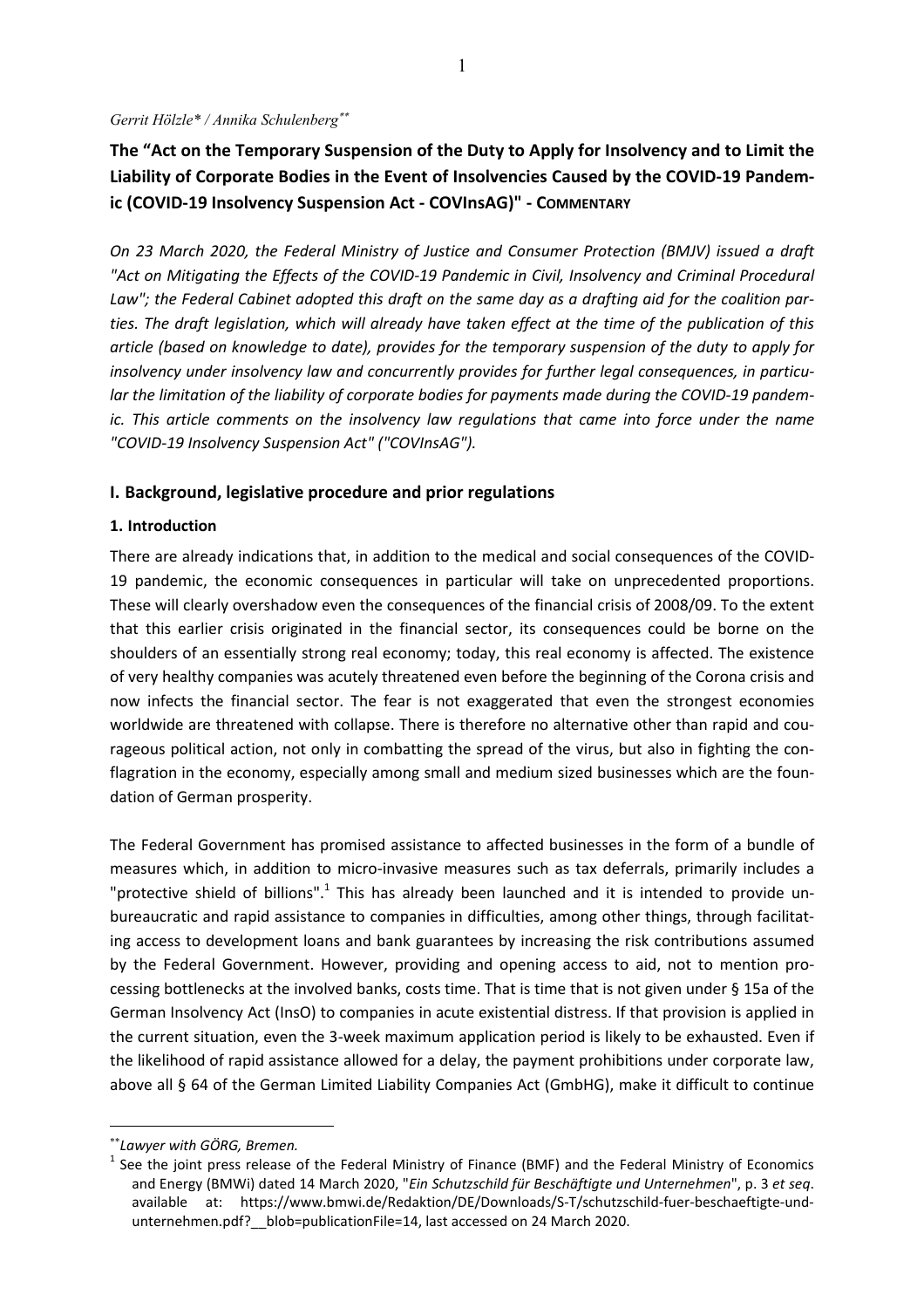businesses. In order to give affected businesses this necessary time, Federal Minister of Justice *Lambrecht* announced on 16 March 2020 that the aid programme adopted by the Federal Government would be accompanied by a suspension of the duty to apply for insolvency. According to the press release, the legislation passed in the wake of natural disasters in 2002, 2013 and 2016 is intended to serve as a model. $<sup>2</sup>$ </sup>

### **2. Model: Reconstruction assistance legislation in 2002, 2013 and 2016**

An obvious option was to draw upon the reconstruction assistance legislation passed in 2002, 2013 and 2016, which already suspended the duty to apply for insolvency under § 15a InsO in response to a temporary crisis. Although the suspension of the duty to apply for insolvency under this template legislation was necessary, the scope of application in that legislation clearly fell short of practical needs. In particular, the impact of grounds for insolvency, especially on payment prohibitions under corporate law, was not identified at the time and was accordingly not regulated.<sup>3</sup> The target aimed at by the legislator, namely to protect previously-healthy companies from insolvency as an existential threat through no fault on their part, was therefore missed. In addition, the interpretation of the causality requirement, namely that the occurrence of the grounds for insolvency had to be "based on" the effects of the respective natural disaster, was also subject to considerable legal uncertainty.<sup>4</sup>

## **3. The legislative procedure for COVInsAG**

The first "Draft Act on the Temporary Suspension of the Duty to Apply for Insolvency [...] Due to the Coronavirus SARS-CoV-2<sup>"5</sup> relied closely upon this template legislation, but at the same time took into account the criticism of these templates. For example, the draft set out that insolvency grounds posed must be "based on" the effects of the COVID-19 pandemic and provided for the suspension of the duty to file an application only "as long as there is a reasonable prospect for restructuring due to serious financing or restructuring efforts on the part of an applicant". However, in comparison to the template legislation, relief was provided for in that the effects of the pandemic are deemed to cause the insolvency grounds if these arose on or after 13 March 2020. In addition, the draft also already closed the gaps for payment prohibitions that had been identified in the template legislation by providing that payments required for the continuation of business operations are compatible with the due care of a prudent and conscientious manager.

The call for much more far-reaching regulation was quickly heard in the discussion that immediately flared up.<sup>6</sup> In particular, it appeared urgent to address lender liability and claw-back risks in the bridging period. It is welcomed that the BMJV has reacted to this in its further drafts, made improvements, and finally, presented a comprehensive catalogue of regulations in the final draft of the COV-

 $\overline{2}$  Press release of the BMJV dated 16 March 2020, available at https://www.bmjv.de/SharedDocs/Pressemitteilungen/DE/2020/031620\_Insolvenzantragspflicht.html, last accessed on 24 March 2020.<br> $3\text{Sos}$  Schmidt, ZinsO 2012 p. 146

See *Schmidt*, ZInsO 2013 p. 1463 at 1466; *Müller/Rautmann*, DStR 2013 p. 1551 at 1553. 4

 $4$  Although it was predominantly argued that indirect reference to the respective disaster was sufficient, see *Müller/Rautmann*, DStR 2013 p. 1551 at 1552; *Schmidt*, ZInsO 2013 p. 1463 at 1465; doubts were, however, based on general principles at the expense of the applicants, which increased the risk of liability, see *Landry/Knapp*, jurisPR-HaGesR 7/2013 note 1. 5

<sup>&</sup>lt;sup>5</sup> Draft Act on the Temporary Suspension of the Duty to Apply for Insolvency and on a Stay of the Interruption of Criminal Court Hearings Due to the Coronavirus SARS-CoV-2 in legislative process status as of 17 March

<sup>2020 (</sup>CorlnsAG (processing status: 17 March 2020, 11:34 am)).<br>  $6$  See e.g. the announcement of TMA Deutschland, announcement of TMA Deutschland, available at https://www.tmadeutschland.org/tl\_files/presse/pressemitteilungen/TMA-Pressemitteilung-Covid-19\_2020-03-13.pdf.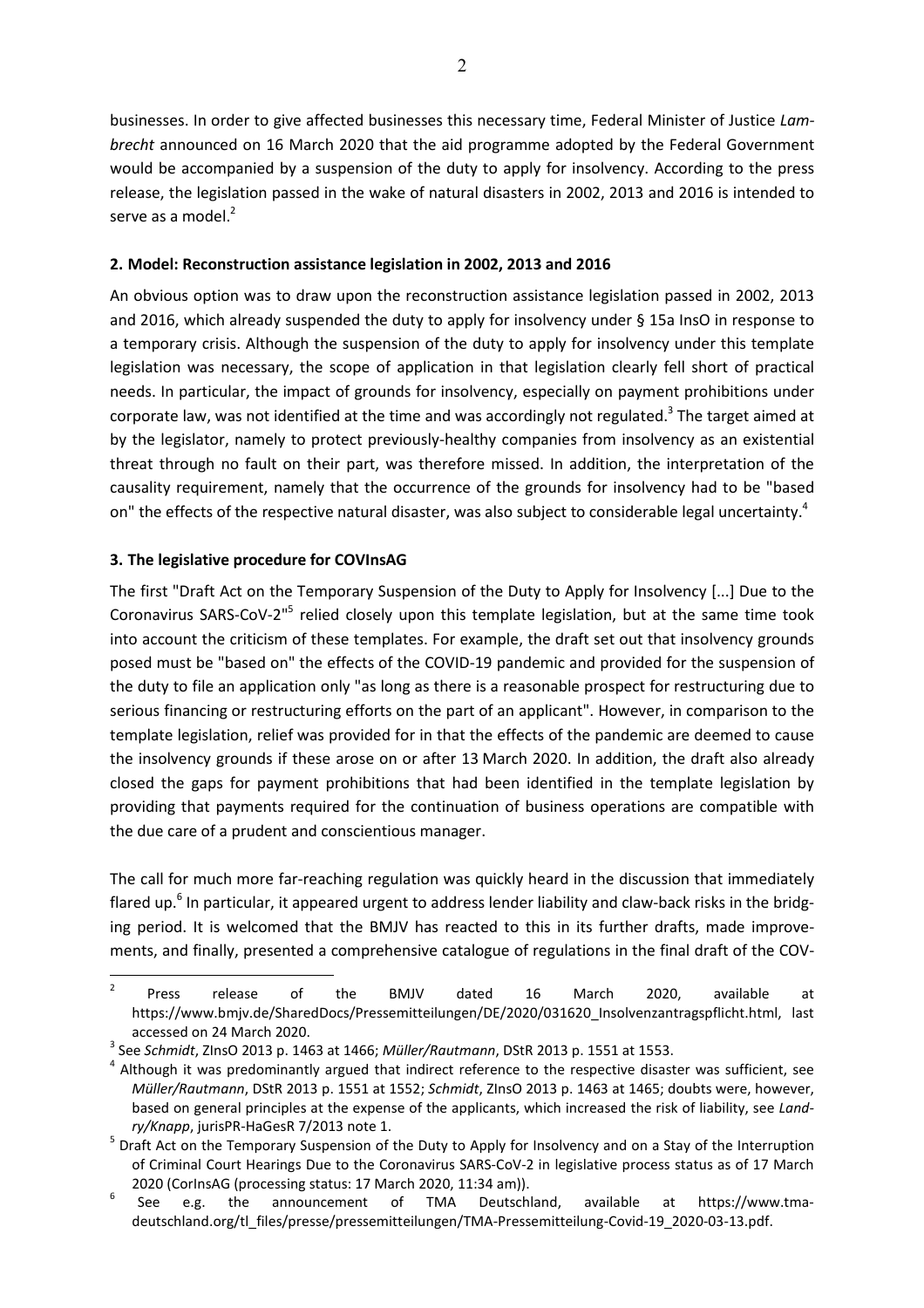InsAG, which was adopted by the Federal Cabinet on 23 March 2020 as a drafting aid for the coalition parties. According to the announcements of the Ministry of Justice, the law will be passed in week 13 of 2020.

## **4. Overview of the COVID-19 Insolvency Suspension Act (COVInsAG)**

The COVInsAG was initiated as § 1 of the "Draft(s) Act to Mitigate the Consequences of the COVID-19 Pandemic in Civil, Insolvency and Criminal Procedural Law" (the Act) and will enter into force with (retroactive) effect as of 1 March 2020.<sup>7</sup>

The legislation consists of four provisions.  $\S 1$  regulates the fundamental suspension of the duty to apply for insolvency until 30 September of this year. § 2 provides for further legal consequences of this suspension, which, in addition to limiting the payment prohibitions, are intended in particular to create incentives to inject new liquidity into affected businesses and to maintain business relations with them.<sup>8</sup> § 3 COVInsAG limits the ability for creditors to file insolvency applications. Finally, § 4 COVInsAG contains an authorisation to issue regulations on the basis of which the validity of § 1 to § 3 (which are limited in time until 30 September 2020) can be extended until 31 March 2021 at the latest.

## **II. § 1 COVInsAG: Suspension of the duty to apply for insolvency**

§ 1 (1) COVInsAG fundamentally suspends the duty to file an insolvency application (with attaching civil and criminal liability) under § 15a InsO and § 42 (2) of the German Civil Code (BGB) for a period from 1 March 2020 to 30 September 2020.

## **1. Systematic attribution**

 $\overline{a}$ 

## **1.1 Duty to apply for insolvency** *de lege lata*

The purpose of the duty to apply for insolvency pursuant to  $\S$  15a InsO and  $\S$  42 (2) BGB is to remove non-viable businesses from the commercial market at an early stage, i.e. usually before illiquidity occurs, for their own protection and in the interest of creditors, and to transfer them to collective enforcement proceedings.<sup>9</sup>

This purpose is called into question if external circumstances make it impossible to reliably forecast the economic development of a business. Since over-indebtedness (§ 19 InsO) often occurs before illiquidity (§ 17 InsO) and the relaxed, so-called "modified two-stage concept of over-indebtedness" $^{10}$ introduced in the course of the Financial Market Stabilisation  $Act<sup>11</sup>$  requires an examination of whether the continuation of the business is still predominantly likely under the circumstances (lack

 $^7$  See Art. 6 of the Draft Act on Mitigating the Consequences of the COVID-19 Pandemic in Civil, Insolvency and Criminal Procedural Law.<br>Press release of

Press release of the BMJV dated 23 March 2020, available at: https://www.bmjv.de/SharedDocs/Artikel/DE/2020/032320 Corona FH.html, last accessed on 24 March

<sup>2020. 9</sup> Heidelberg Commentary/Rüntz/Laroche, InsO, 9th ed. 2018, § 19 note 2.

<sup>10</sup> Refers back to *K. Schmidt*, AG 1978 p. 334 *et seq*. Temporarily introduced with the Financial Market Stabilisation Act (FN 11). In force for an unlimited period of time since the Act on the Introduction of Remedies in Civil Procedure and on the Amendment of other Provisions of 5 December 2012, Federal Law Gazette I,

<sup>2012</sup> p. 2418.<br><sup>11</sup> Act on the Implementation of a Package of Measures to Stabilise the Financial Market of 17 October 2008, Federal Law Gazette I p. 1982.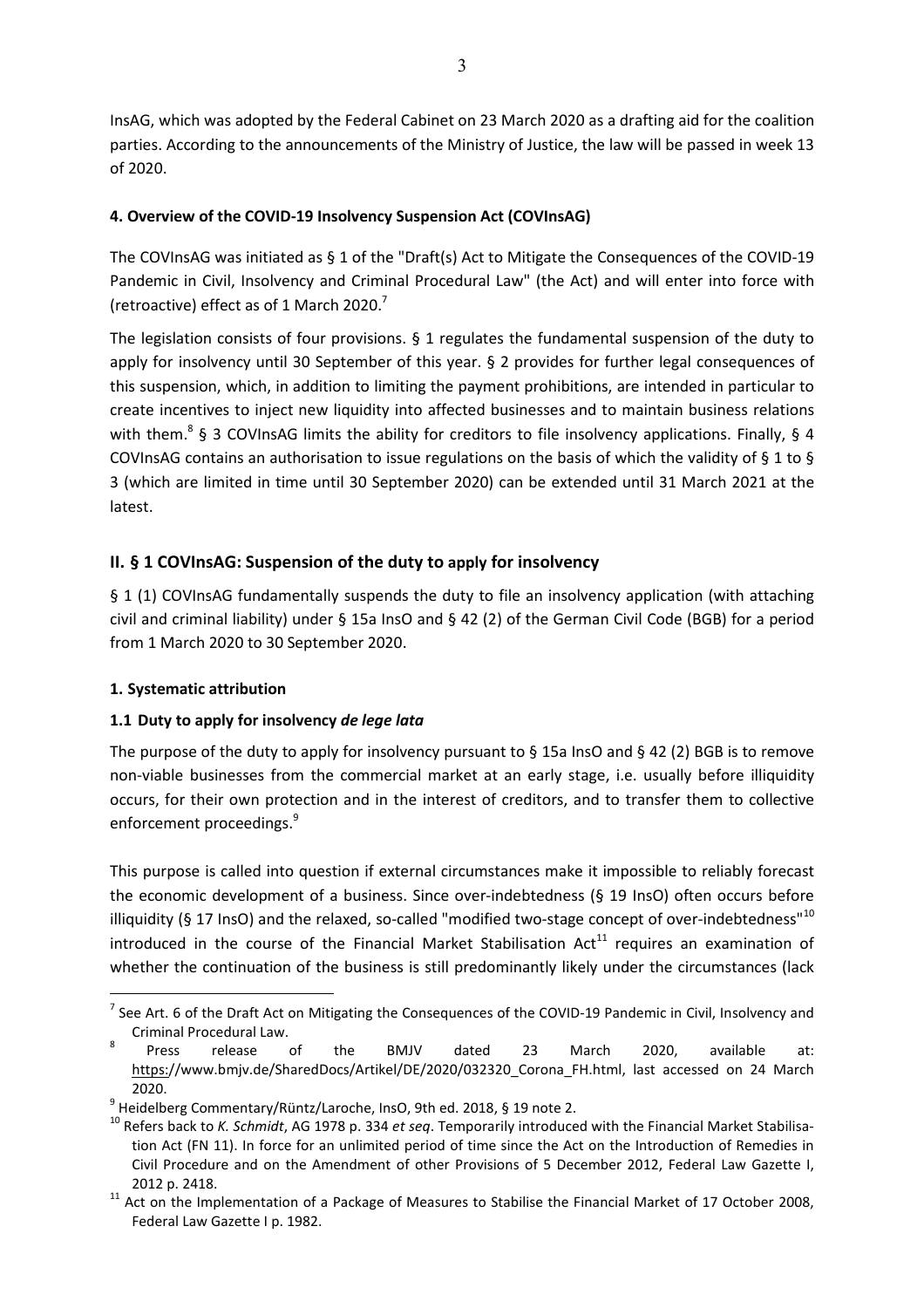of a continuation forecast<sup>12</sup>), the determination of a positive continuation forecast is always decisive for the assessment of a filing duty.<sup>13</sup> The purpose of this forecast is to determine the medium-term<sup>14</sup> viability of the business.<sup>15</sup> Prevailing opinion holds that this must be assessed on the basis of an examination of sustainable liquidity in the forecast period.<sup>16</sup>

However, such a test is simply not feasible during the on-going Corona pandemic. It is currently not possible to update the earnings and finance plan and it is also not possible to predict when market conditions and supply and sales relationships will return to normal. On this factual basis, an expert restructuring opinion cannot be prepared with any seriousness. However, in this case, a positive continuation forecast cannot be supported; if there is also mathematical over-indebtedness based on liquidity values of assets, the duty pursuant to § 19 InsO to obtain a restructuring opinion will apply. Although aid programmes are underway to deal with the exogenous consequences for fundamentally viable businesses, numerous businesses with a right to exist<sup>17</sup> would be taken out of the market, which is not the purpose of the duty to apply for insolvency.

## **1.2 Purpose of the COVInsAG**

The purpose of the COVInsAG is to obtain the time needed to implement the aid programmes and normalise the economic situation: Businesses should not have to go through insolvency proceedings because they are unsuccessful in obtaining available financial aid within the three-week period, whether in the form of state aid or other financing and restructuring arrangements with creditors and capital providers.<sup>18</sup> In the special situation of the crisis caused by the effects of the Corona pandemic, the duty to apply for insolvency and associated liability is detrimental to the economy as a whole, since it threatens to force a large number of economically sound businesses into insolvency proceedings even though financial aid is available. The statute therefore provides for the suspension of the duty to apply for insolvency for the duration of the effects of the COVID-19 pandemic.

## **2. Basic suspension of the duty to apply for insolvency**

The general suspension of the duty to apply for insolvency is set out in  $\S$  1 sentence 1 COVInsAG. In contrast to the preliminary draft and the template legislation, the COVInsAG provides for an explicit suspension not only of § 15a InsO, but also of § 42 (2) BGB, and therefore also covers the associations, foundations, and institutions which are currently in the focus of public reporting.

## **2.1 Regulatory system of § 1 COVInsAG**

## **2.1.1 Principle: Suspension of the duty to apply for insolvency (sentence 1) as a general rule**

§ 1 sentence 1 COVInsAG provides for the regular and general suspension of the application duty pursuant to § 15a (1) InsO and § 42 (2) BGB until 30 September 2020. In contrast to the preliminary

<sup>&</sup>lt;sup>12</sup> See for example MüKoInsO/Drukarczyk/Schüler, § 19 note 55 *et seq.*<br><sup>13</sup> Scholz/Bitter, GmbHG, 12th ed. 2018, before § 64 note 30.

<sup>&</sup>lt;sup>13</sup> Scholz/Bitter, GmbHG, 12th ed. 2018, before § 64 note 30.<br><sup>14</sup> See BGHZ 129 p. 136 at 155; BGHZ 119 p. 201 at 214 *et seq.* <sup>15</sup> Bork/Schäfer/Bork, GmbHG, 4th ed. 2019, § 64 note 12.

<sup>&</sup>lt;sup>16</sup> See BGHZ 119, p. 201; IDW S 11 (IDW Standard: Assessment of the existence of grounds for opening insolvency proceedings, IDW Fachnachrichten 2015 p. 202) notes 93 and 57 *et seq*.; see also *Bork*, ZIP 2000 p. 1709 at 1710; *Fischer*, NZI 2016 p. 665; *K. Schmidt*, ZIP 2013 p. 485 note 49; *Thole*, ZInsO 2019 p. 1622 at

<sup>&</sup>lt;sup>17</sup> See in this respect the list on p. 6 of the Begr. CorInsAG (processing status: 17 March 2020, 11:34 am); see now also p. 18, 20 and 28 of the Begr.<br><sup>18</sup> Begr. COVInsAG p. 19.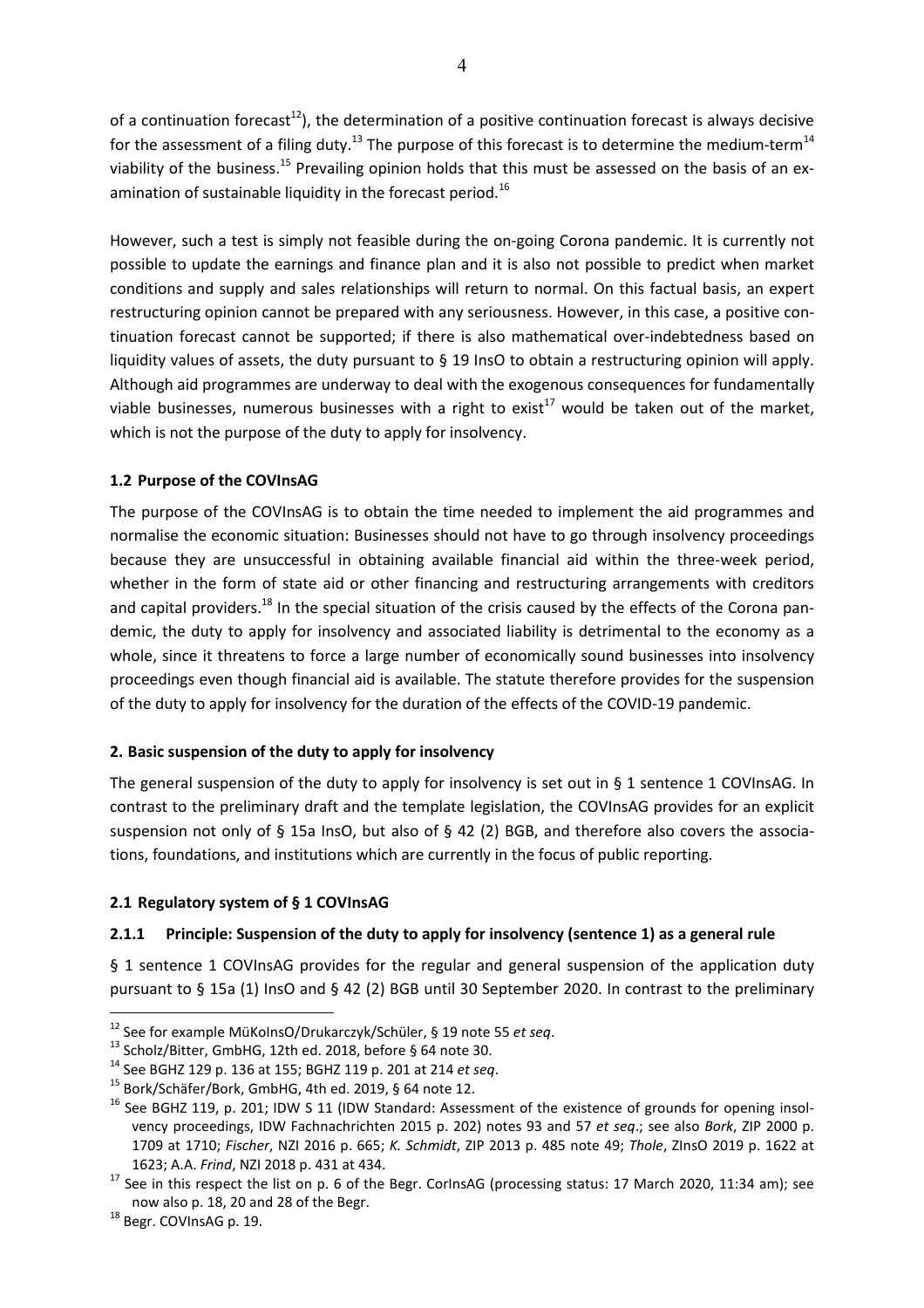drafts or the template legislation from 2002, 2013 and 2016, the provision does not require a positive examination of whether the insolvency grounds are "based on" the pandemic or the initiation of financing / restructuring efforts. Sentence 1 does not directly formulate requirements as to their seriousness or prospect of success. On the contrary, § 1 sentence 1 COVInsAG does not contain any constituent tests. The provision therefore reverses the rule-exception relationship known from its predecessor provisions: As a rule, all duties to apply for insolvency are suspended until 30 September 2020. This decision by the legislator is more than just symbolic in character; by reversing the ruleexception relationship, the allocation of the burden of proof and the burden of substantiation is reversed. The person who invokes the exception to the suspension must substantiate and prove the existence of the conditions for the exception to the rule.<sup>19</sup>

## **2.1.2 (Reverse) exception: Exceptional continuation of the duty to apply (sentence 2)**

Under the conditions set out in sentence 2, the general suspension of the duty to apply for insolvency proceedings will not apply under exceptional circumstances. According to this, the duty to apply for insolvency is not suspended if the insolvency is either not due to the consequences of the spread of the COVID-19 pandemic (alternative 1) or if there is no prospect to remedy existing illiquidity (alternative 2).

Considered in the overall context of the duty to file an application, at first glance, sentence 2 does not amount to an exception, but instead is a "(reverse) exception", since the provision sets out conditions under which the basic statutory case of the duty to apply for insolvency is revived. If one of the two alternative constituent tests in sentence 2 is met, the "normal" duty to apply for insolvency pursuant to § 15a InsO or § 42 (2) BGB applies. It is clear from the formulation of the suspension principle in sentence 1 and, in particular, also from the negative formulation of sentence 2 (*"This does not apply"),* which contrasts with it, that sentence 2 amounts to a true "genuine" statutory exception in terms of legal doctrine. In addition to qualifying as a (reverse) exception, this also requires the party invoking the existence of these exceptions (no suspension and no probability of remedying existing illiquidity) to argue these. At the same time, it further heightens the requirements for the burden of proof and substantiation which are already incumbent on that party.<sup>20</sup> In this respect, the wording "*This does not apply*" or "*unless*" 21 at the beginning of an exception has a very similar effect to a rebuttable presumption rule.<sup>22</sup> Sentence 2 thus presupposes that, for any exception to the general suspension, a strict standard of substantiation and proof must be applied to show the existence of grounds for the exception.

## **2.1.3 Presumption rule in sentence 3**

Having regard to this background, the presumption rule in sentence 3 appears redundant, at least in view of the exceptional grounds that the insolvency grounds are not based on the pandemic. According to sentence 3, in the absence of illiquidity on 31 December 2019, it is assumed that insolvency grounds are based on the effects of the COVID-19 pandemic and that there is a prospect to remedy existing illiquidity. According to the legislative reasoning, this is a rebuttable presumption; in view of the purpose of the presumption, however, the rebuttal is only possible if there is "no doubt" about

<sup>&</sup>lt;sup>19</sup> See Begr. COVInsAG p. 22 and p. 26.

 $20$  See in this respect for (the probably most tangible case of) § 280 (1) sentence 2 BGB Staudinger/Schwarze (2019) BGB § 280 note F 2.<br><sup>21</sup> See the formulation at p. 4 COVInsAG

<sup>&</sup>lt;sup>22</sup> For example, BGH ZIP 2013 p. 315 note 18; BGH GWR 2013 p. 69 note 19, each on § 280 (1), sentence 2 BGB.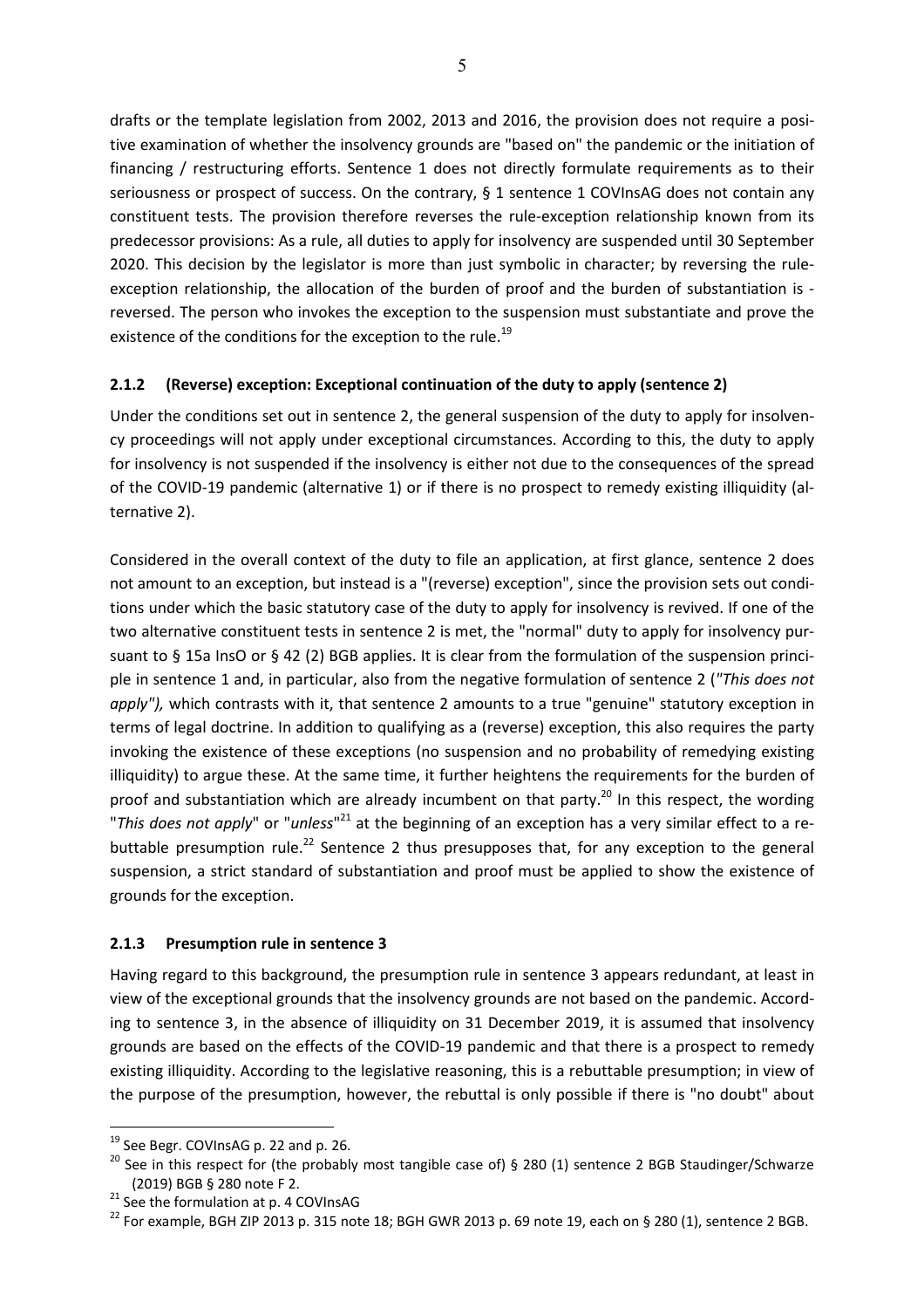the lack of causality of the pandemic or the lack of a prospect to remedy existing illiquidity.<sup>23</sup> In this respect, "the highest requirements must be set".<sup>24</sup> Sentence 3 is intended in this way to provide further relief for the party obliged to file an application.<sup>25</sup>

However, with regard to the exception that insolvency grounds are not in fact based on the effects of the COVID-19 pandemic, this presumption does not in fact justify any further relief in favour of the applicant. The regulation system of sentences 1 and 2 already leads to a reversal of the burden of proof subject to the highest requirements. The presumption rule would therefore have added value only if it were irrefutable. A rebuttable presumption cannot achieve more than the reversal of the burden of proof, which has already been imposed in any case.

As the legislative reasoning to the legislation explicitly states, sentence 3 also has no weight in terms of being a reverse conclusion, namely that less strict requirements apply to cases that are not covered by the presumption rule (having regard to the burden of proof and substantiation). The legislative reasoning for the legislation expressly clarifies here that the non-application of the presumption under sentence 3 has no effect on the burden of substantiation and proof under sentence  $2.^{26}$  Moreover, since a presumption rule cannot dogmatically influence the interpretation of a constituent test contained in a statute, but always has legal consequences only at the level of the burden of substantiation and proof, $27$  any interpretation to the effect that stricter requirements must be imposed on the definition of the requirement of reliance within the scope of application of the presumption rule is also ruled out. Sentence 3 therefore only has a scope of application when examining the second exception ground, namely the lack of prospect to remedy existing illiquidity.<sup>28</sup>

## **2.2 Application of the (reverse) exceptions in sentence 2**

## **2.2.1 Lack of connection to cause in terms of § 1 sentence 2 alternative 1 COVInsAG**

The first exception to the suspension rule applies when it is substantiated and proven that the insolvency grounds are not based on the effects of the Corona pandemic. The legislative reasoning does not explicitly address how the term "based on" should be interpreted.

The purpose of the legislation must be interpreted broadly. Having regard to the legislative reasoning for previous norms and the earlier drafts of the COVInsAG, it can be assumed that insolvency grounds are not based on the effects of the pandemic only where the debtor has become insolvent due to the virus-induced interruption of supply chains or declining sales. The same also and already applies where there is only an indirect causal connection, e.g. if the debtor has become insolvent based on a pandemic because, for instance, customers no longer can or want to use services (to the same extent) due to fear of infection or due to official orders, or if employees of the business are prevented from working due to official orders, on the instructions of the employer, due to their own illness or the necessary care of their own children due to school closure.<sup>29</sup> "Based on" in terms of § 1 sentence 2 alternative 1 already exists if the occurrence of the insolvency or the lapse of the continuation

<sup>&</sup>lt;sup>23</sup> Begr. COVInsAG, p. 26.

<sup>&</sup>lt;sup>24</sup> Begr. COVInsAG, p. 26.

<sup>&</sup>lt;sup>25</sup> Begr. COVInsAG, p. 26.

<sup>&</sup>lt;sup>26</sup> Begr. COVInsAG, p. 22.

<sup>&</sup>lt;sup>27</sup> Instead of all MüKoZPO/Prütting, 5th ed. 2016, ZPO § 292 note 1.<br><sup>28</sup> See below § 1 section 2.2.2.

<sup>&</sup>lt;sup>29</sup> See Begr. CorlnsAG (processing status: 17 March 2020, 11:34 am), p. 5.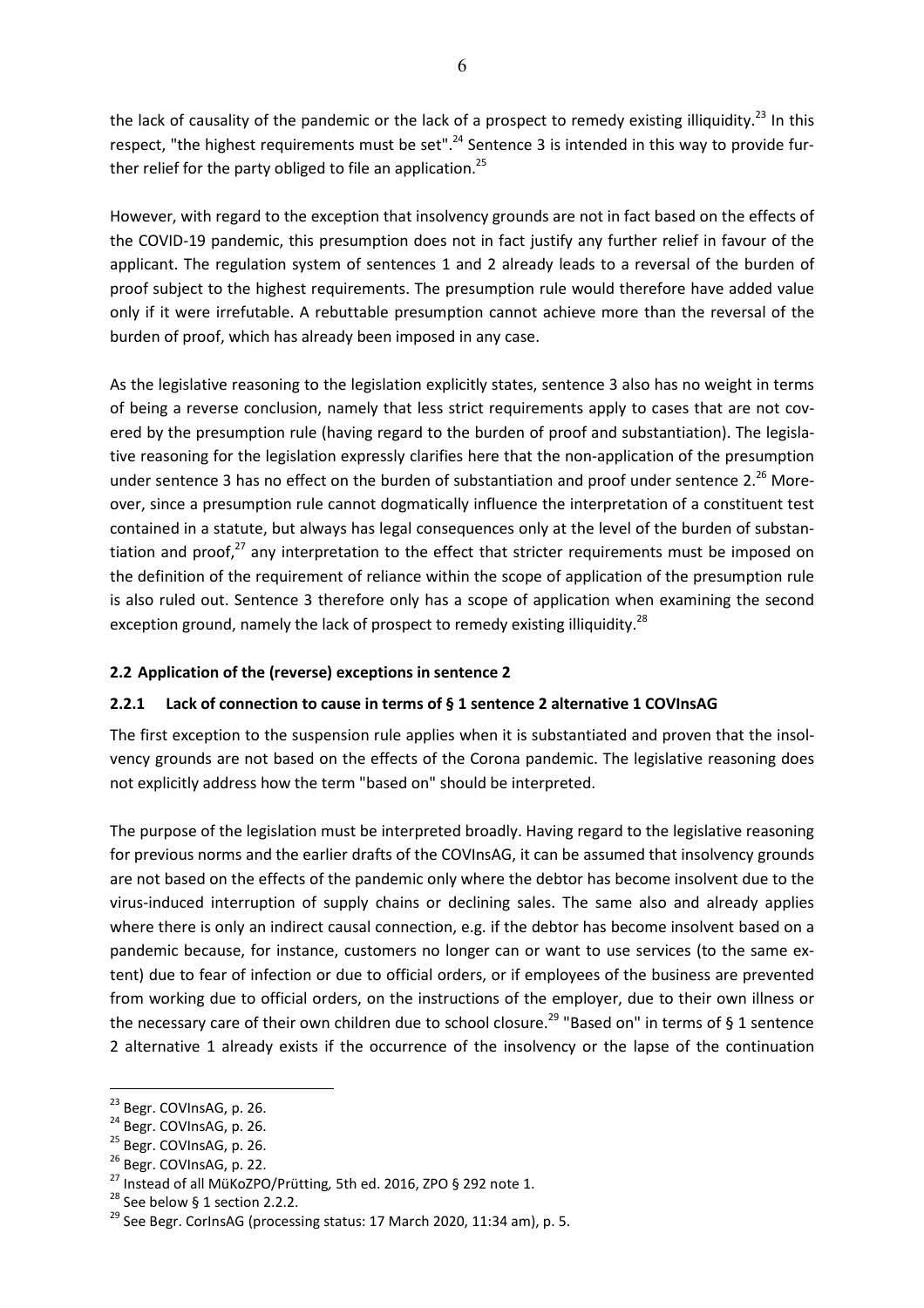forecast in terms of § 19 (2) sentence 1 half-sentence 2 InsO is due to the pandemic in terms of a *conditio sine qua non*, namely directly or indirectly.

"Based on" in terms of § 1 sentence 2 alternative 1 is therefore lacking if there was a duty to file an application even before the Corona crisis. Accordingly, the suspension of the duty to file an application does not benefit so-called "zombie companies", $30$  namely those which have not had a reliable continuation forecast for quite some time and from which the fig leaf is only now removed due to the effects of the pandemic. If an *ex-post* evaluation shows that there was no continuation forecast even before the crisis-related slumps began, the duty to apply for insolvency continues to be posed. This is also correct: Anyone who has interpreted the continuation forecast very - not to say too - generously to date should not now be legitimised by the legislation retroactively, since the crisis merely revealed the cessation of the continuation forecast, but did not itself trigger it.

In order to apply the exception set out in sentence 2 alternative 1, however, specific substantiation and proof is needed that insolvency grounds already existed before the effects of the crisis. The reversal of the burden of proof under § 19 (2) sentence 1 half-sentence 2 InsO does not apply. Accordingly, the risk of a false assessment of the continuation forecast lies in principle with the party obliged to file an application, since § 19 (2) sentence 1 half-sentence 2 InsO (with its negative wording "unless") assumes as its footing the absence of a positive continuation forecast and accordingly, that over-indebtedness at law exists. $31$  However, within the scope of application of the COVInsAG, this presumption is superseded by the rule imposed by  $\S$  1 sentence 1 and the reversed ruleexception arrangement. If, as a result, it cannot be proven that illiquidity or over-indebtedness existed prior to the occurrence of the effects of the crisis, the exception in sentence 2 does not apply and the suspension remains in force.

The equivalent causality requirement under the *conditio sine qua non* formula, however, does not mean that alternative courses of causation may be disregarded having regard to the purpose of the statutory provision. If a business would have become insolvent in a foreseeable manner even without the effects of the pandemic, the suspension of the duty to file an application does not apply either. The same strict standards apply to the burden of proof and substantiation.

The situation is different if the affected business was already in difficulties before the pandemic, but this by itself did not found a duty to file an application.<sup>32</sup> In terms of the Act, singular causality or even primary causality is not required for "based on" under the evaluative framework. At the same time, however, according to the purpose of the COVInsAG, any merely completely secondary causality of the effects of the pandemic cannot be sufficient. This is also supported by the legislative reasoning. The legislative reasoning considers the simplification of evidence in sentences 2 and 3 to be necessary because "it may be unclear whether the insolvency is due to the effects of the COVID-19 pandemic or not".<sup>33</sup> If the legislator were to assume that even a completely minor cause would suffice, such uncertainties would hardly exist. According to the will of the legislator and the purpose of the Act, which is to prevent only those insolvencies caused by the Corona pandemic, a completely minor

<sup>&</sup>lt;sup>30</sup> On the concept of the "zombie business" see the OECD study "The walking dead? - Zombie Firms and Productivity Performance in OECD Countries" dated 10 January 2017.<br><sup>31</sup> See Federal Court of Justice NZG 2010 p. 1393, note 11; Federal Court of Justice NZI 2007 p. 44 note 3.

 $32$  This was already the case in the legislative reasoning of the much more cautious CorInsAG (processing status: 17 March 2020, 11:34 am), p. 9. 33 Begr. COVInsAG, p. 26.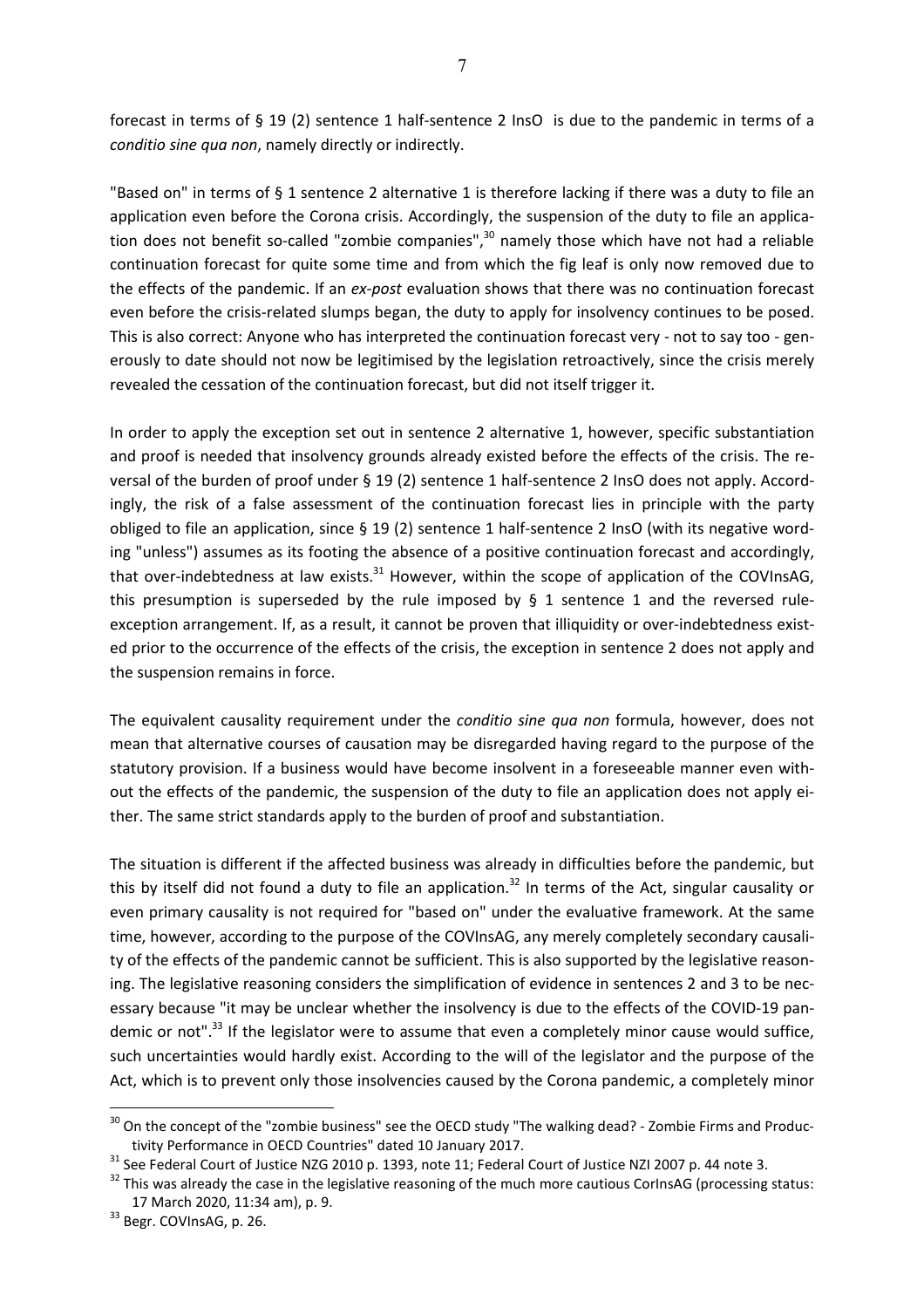cause of the effects of the pandemic is therefore not sufficient to "cause" the situation. In any case, the consequences triggered by the pandemic must have provided the final impetus that triggered the insolvency. The above applies to the burden of proof and substantiation; it is incumbent on the party claiming that the insolvency was not "based on" this to prove that.

## **2.2.2 Lack of a prospect to remedy illiquidity in terms of § 1 sentence 2 alternative 2 COVInsAG**

The second exception provided for in the second alternative of sentence 2 is the lack of a prospect to remedy existing illiquidity. The suspension of the duty to file an application does not apply if there is no (further) prospect that the business will be able to overcome existing illiquidity.

It is noticeable that, according to the wording of the Act, this exception refers solely to the lack of a prospect to remedy existing illiquidity. A lack of a prospect to eliminate over-indebtedness does not, however, at first glance, conflict with the suspension of the duty to apply for insolvency. Neither the legislation itself nor the legislative reasoning for the legislation refers to an assessment of overindebtedness. This is equivalent to a temporary abolition of § 19 InsO until the end of September. However, this is appropriate having regard to the current incalculability of the duration and extent of the effects of the pandemic and the associated inability to prepare serious planning. There is no prospect to eliminate a negative continuation forecast (and thus over-indebtedness) as long as the development of the consequences of the pandemic is not foreseeable.

However, this does not lead to the *prima facie* conclusion that the applicant would be completely suspended from the basic obligation of forward-looking financial planning. If the party obliged to file an application does not have forward-looking financial planning appropriate to the circumstances, there is also no prospect to remedy illiquidity in terms of the Act. This mandatory result follows from the recognised requirements for the remedying of illiquidity within the scope of application of § 17 (2) InsO. According to the Federal Court of Justice,  $34$  the restoration of liquidity presupposes that it is ensured that the debtor is able to meet not only its current liabilities but also its liabilities that will shortly become due. Once illiquidity has occurred, it can only be remedied if the debtor again has sufficient liquid funds to meet all liabilities that are due. It is<sup>35</sup> therefore properly necessary to restore liquidity on a sustainable basis.

This interpretation must also apply to the constituent test for the prospect to remedy illiquidity in terms of § 1 sentence 2 COVInsAG. This already follows from the fact that the COVInsAG does not intervene in the grounds for filing for insolvency. In addition, according to the legislative reasoning, the COVInsAG also pursues the purpose of giving businesses the opportunity to continue their business and to eliminate the liquidity situation.<sup>36</sup> The legislation therefore expressly aims to remedy insolvency grounds in the long term; in other words, it is not intended to support businesses which, after overcoming Corona-related restrictions, will not be able to survive on their own. The financial aid measures within the package of measures are also only intended to compensate for direct Corona losses; the business must be in a position to close any gaps beyond this under its own business planning after the end of the Corona-related exceptional circumstances. Although this does not

<sup>&</sup>lt;sup>34</sup> Federal Court of Justice dated 25 October 2012 - IX ZR 117/11, ZIP 2012 p. 2355; see also Federal Court of Justice dated 12 October 2006 - IX ZR 228/03.<br><sup>35</sup> See Praxis des Handels- und Gesellschaftsrechts/Bauer, 4th ed. 2018, § 28 Insolvency and Criminal Law, In-

solvency Company Law, note 98.<br><sup>36</sup> Begr. COVINSAG p. 26.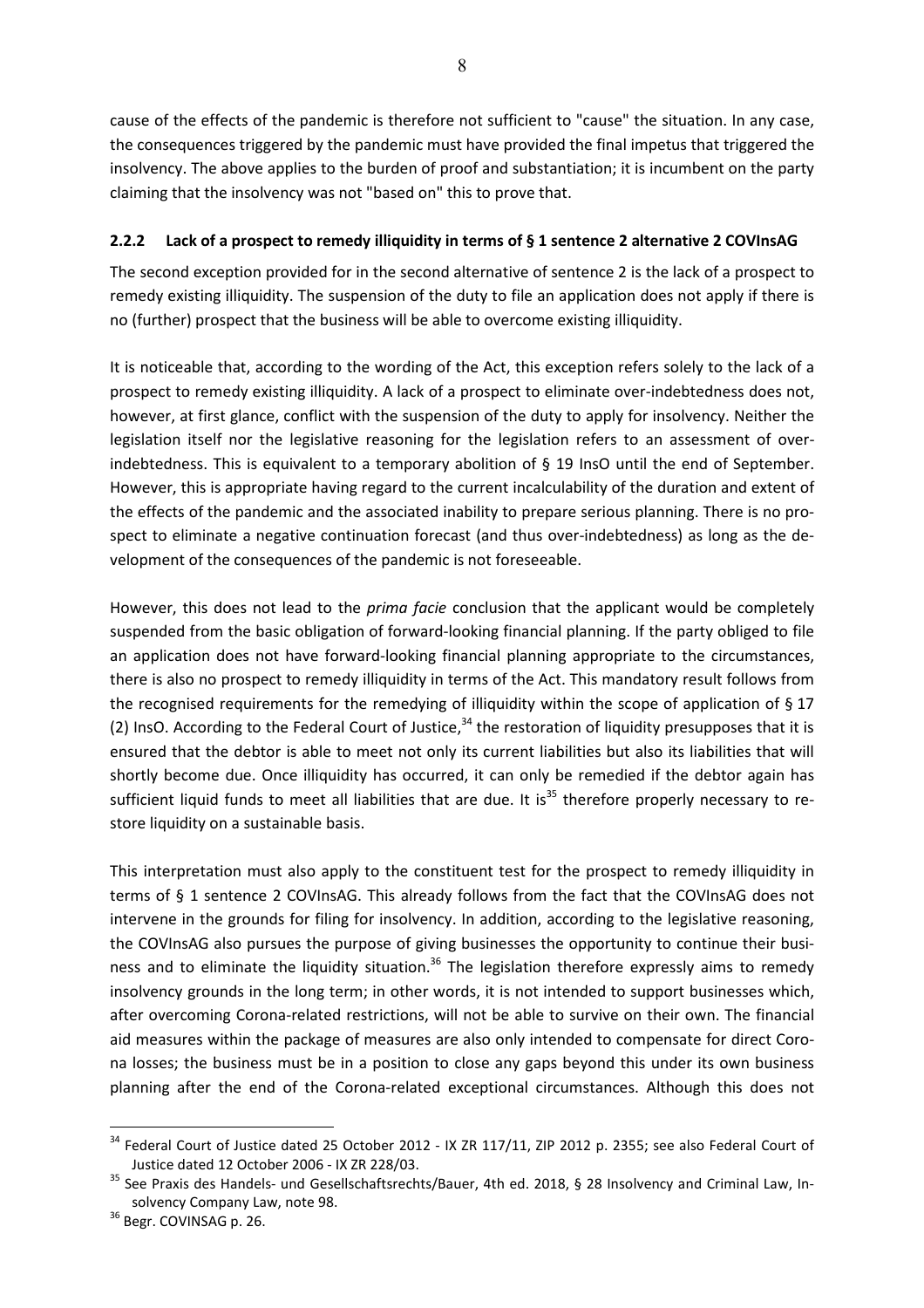mean that a continuation forecast in terms of § 19 InsO would be needed prior to the re-entry into force of the application duty, it does mean that a sustainable restoration of liquidity is required for the review of the exceptions. This in turn means that a plan must be drawn up beyond the suspension period and must render it plausible that the measures will not only take effect in the short term, but will serve to restore a viability that existed prior to the corona-related limitations by way of the business' own efforts. If this cannot be shown, there is no prospect to remedy illiquidity in terms of the norm. The criterion of the sustainability of financial planning or the restoration of liquidity is therefore also already a direct constituent test for the concept of illiquidity in terms of § 1 sentence 2 a 2 COVInsAG.

This also imposes a duty upon the applicant to prepare forward-looking financial planning. Similar to the constituent tests for payment prohibitions, $37$  the fundamental duty of self-monitoring on the part of the corporate body remains in force and is expressed in the duty to undertake forecasting planning. The COVInsAG does not seek to release corporate bodies from their duties to properly manage the business and monitor it, but only from the (specific) consequences of the pandemic. According to the purpose of these measures, due care must accompany the suspension of the duty to apply for insolvency and the associated risks for the economy as a whole, as well as the use of public assistance.

For the burden of proof, this results in a graded burden of proof system based on the principles recognised for payment prohibitions:<sup>38</sup> Strict requirements must indeed be imposed on the substantiation and proof of the lack of any prospect to remedy illiquidity having regard to the "rule-exception premise". If, however, it can be demonstrated and proven that the party required to file an application violated the duty of self-monitoring, in particular that no forecasted liquidity planning was undertaken, the constituent tests for sentence 2 are met: If restoration of liquidity requires planning, such planning must be verifiably available. This means that, despite the complete suspension of § 19 InsO, businesses subject to the filing duty must draw up a liquidity plan taking into account the current framework conditions from which the need for any assistance can be determined and which can be expected to ensure liquidity even after the pandemic has been overcome.

In this respect, however, the business obliged to apply for insolvency benefits from the presumption rule of § 1 sentence 3 COVInsAG – and this is the only direct<sup>39</sup> scope of application of this provision. In this context, it follows from the presumption rule that the business required to apply for insolvency, and whose insolvency grounds did not occur until 2020, may assume in the context of its liquidity planning that it will also receive financial assistance to cover Corona-related payment defaults in the necessary amount. This result of interpretation is also supported by the fact that the state aid measures, in particular for the "protective shield of billions", also use 31 December 2019 as the relevant cut-off date.<sup>40</sup>

 $37$  See below § 2 section 4.1.<br> $38$  In addition, instead of all Baumbach/Hueck/Haas, 22nd ed. 2019, GmbHG § 64 note 115.

 $39$  See with regard to further evaluations that can be derived from the presumption rule in this context, see § 2

sections 4.1 and 4.2.5 below.<br><sup>40</sup> See the joint press release of the BMWi and the BMF (FN 1); see also the information on the use of the "KfW Corona Aid" on the homepage of the Kreditanstalt für Wiederaufbau, available at https://www.kfw.de/KfW-Konzern/Newsroom/Aktuelles/KfW-Corona-Hilfe-Unternehmen.html, last accessed on 24 March 2020.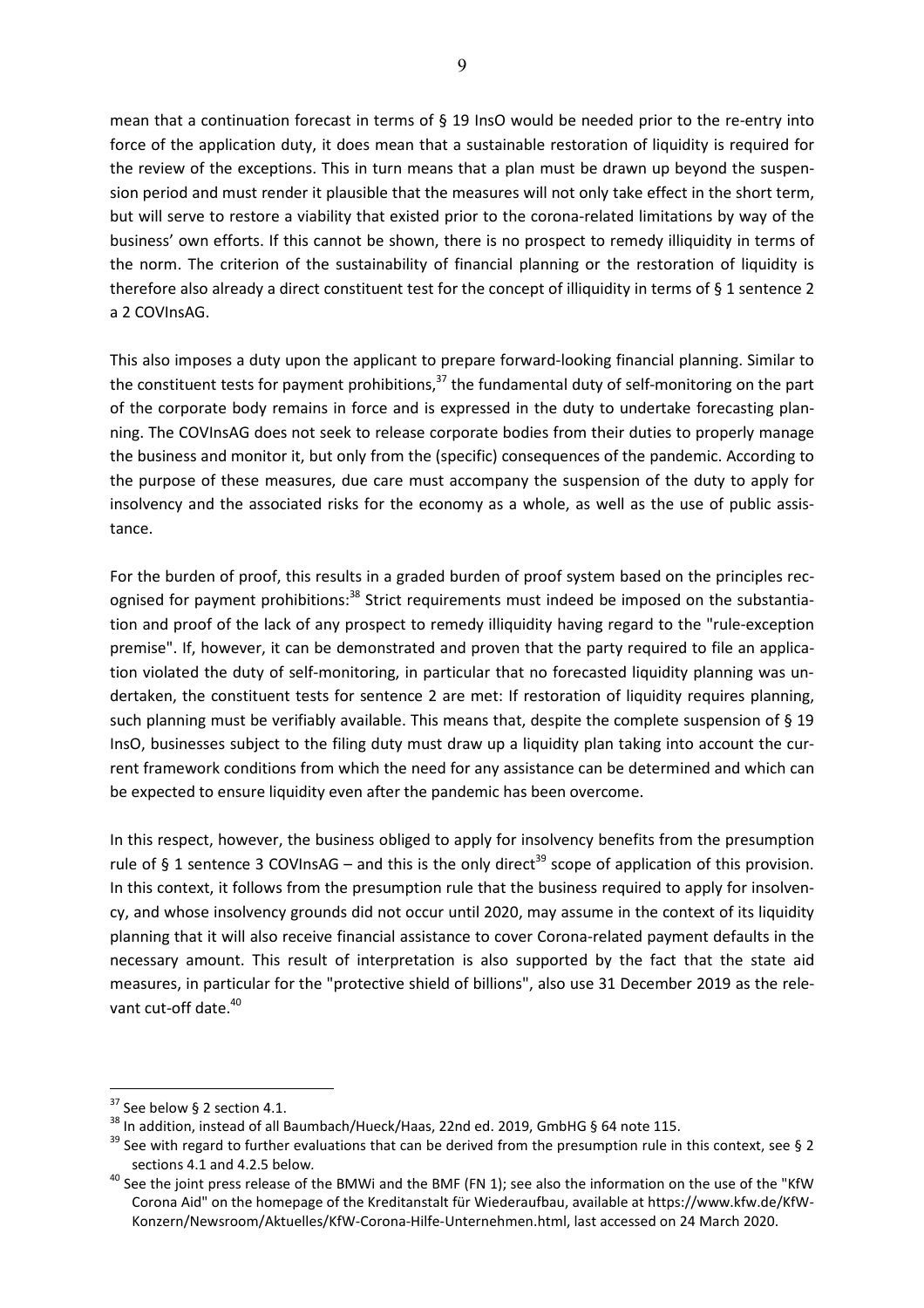However, if there is a lack of overall planning or if this planning undoubtedly indicates that illiquidity will persist after 30 September 2020 or will reoccur in the short term, this will lead to the exception and the obligation to apply for insolvency despite the high requirements set out in the legislative reasoning for the Act.

## **2.3 Legal consequences of the suspension under § 1 sentence 1 COVInsAG**

**2.3.1 Suspension of the duty to apply for insolvency until 30 September 2020 (or 31 March 2021)**  The duty to apply for insolvency is suspended for the duration of the restructuring and financing measures and until 30 September 2020 at the latest. The duty to apply will be revived as time passes. In accordance with § 249 (1) of the German Civil Code of Procedure (ZPO), the three-week maximum period under § 15a (1) sentence 1 InsO then begins to run anew.<sup>41</sup>

If, on the other hand, the prospect of liquidity restoration ceases to exist during the period in which  $\S$ 1 sentence 1 applies, it follows from the purpose of the COVInsAG that – from this moment on – the exception under § 1 sentence 2 applies and the party obliged to apply for insolvency is obliged to do so immediately in terms of § 15a InsO or § 42 (2) BGB. Once the conditions for it no longer apply, an initial suspension can therefore be cancelled *ex nunc.*<sup>42</sup>

## **2.3.2 Legal consequences as of October 2020 and April 2021**

The limitation of the suspension to a specific period of time is accompanied by the resumption of the general provisions as of the cut-off date. Accordingly, any existing over-indebtedness as of 1 October 2020, or, in case the regulation authorisation is asserted, as of 1 April 2021, will again trigger the obligation to apply for insolvency. If, however, the economy continues to suffer from the aftereffects of the pandemic – which is quite likely – there will be difficulties in forecasting liquidity and earnings planning at this time as well. Having regard to the presumption rule in § 19 (1) sentence 2 InsO, which will again be applicable upon the expiry of  $\S$  1 COVInsAG, a large number of businesses would be required to apply for insolvency immediately.

However, with its limitation to September 30 of this year, the legislator seems to assume that, at this point in time, the massive measures undertaken to prevent infection will probably no longer be necessary and that the economic consequences will probably have been mitigated. This is also shown by the legislative reasoning for the Act: According to this, the suspension is for a period of time within which the disruptions caused by the spread of the virus can be remedied through financing and restructuring negotiations.<sup>43</sup> The legislator thereby assumes that the causal effect of the Corona pandemic on the inability of a business to prepare a positive continuation forecast will have been eliminated by 30 September 2020, or by 31 March 2021 at the latest. However, if the hope of the legislator that is expressed here, namely that rudimentary normalisation can be expected after 30 September 2020 or 31 March 2021, proves to be false, this must not be at the expense of the business, and its continued economic activity must be protected against liability and punishment despite the longterm prospects of recovery. The requirements for the continuation forecast must therefore be modi-

<sup>&</sup>lt;sup>41</sup> This is not explicitly stated in the provisions of COVInsAG, nor in the Begr. COVInsAG. Having regard to the purpose of the norm as well as the clarification provided in this respect in the Begr. CorInsAG (processing status: 17 March 2020, 11:34 am), p. 9, it can be assumed that a new start of the period of time according to § 249 (1) ZPO is the legal consequence of the end of the suspension by the lapse of time.<br><sup>42</sup> For more details see below § 2 at III 4.5.

<sup>&</sup>lt;sup>43</sup> See COVInsAG Begr. p. 24 and p. 25, and more explicitly in the Begr. CorInsAG (processing status: 17 March 2020, 11:34 am), p. 9.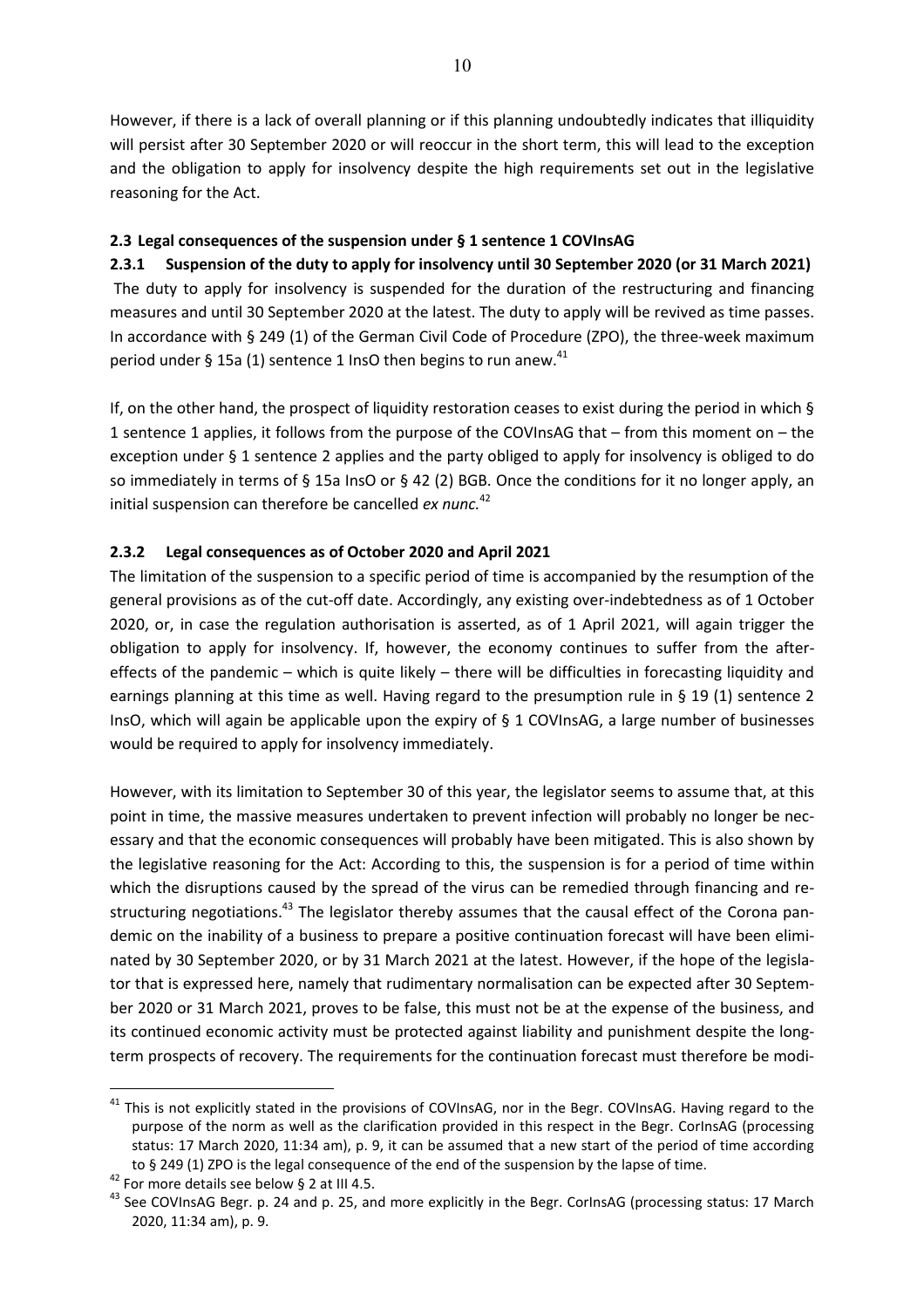fied in the sense of a "crisis-adjusted continuation forecast". According to this, an adequate forecast for the business' continuation is already posed in cases in which "normal" economic framework and market conditions have not yet been restored and a normalised forecast is therefore not possible. This presupposes that there is a justified prospect that the business will (with the continuation of the current figures and with the restoration of normal framework and market conditions as they applied before the crisis occurred and that served as the basis for the preparation of continuation forecasts in pre-crisis times), with a predominant likelihood, $44$  have a positive continuation forecast. If these requirements are met, the business has adequately demonstrated that it has a continuation forecast in terms of § 19 (2) InsO. As soon as a normalisation of the circumstances is foreseeable and a normalised forecast for the future is therefore possible, this crisis-adjusted forecast must be replaced by the conventional continuation forecast. In this way, the converse effect of the purposes of the COV-InsAG can be prevented after its expiry.

## **III. § 2 COVInsAG: Consequences of the suspension**

## **1. Systematic attribution**

 $\overline{a}$ 

The COVInsAG extends significantly beyond the contents of the first drafts<sup>45</sup> and extends the legal protective shield over affected businesses considerably further. In addition to liability rules under corporate law, claw-back provisions are also stayed, finely-differentiated court decisions on (selfinterested) restructuring loans as violations of public policy<sup>46</sup> became wastepaper at the stroke of a pen and the fundamental principles of the law on shareholder debt financing are encroached upon. All of these measures follow the simple verdict that the end justifies the means. However, even in spite of the fact that extraordinary circumstances justify extraordinary measures, a large number of the legal regulations can also be justified dogmatically and are a logical consequence of the legislator's undoubtedly formulated purpose for the statute.

## **2. Legislative methodology and scope of application**

While § 1 COVInsAG directly governs the constituent tests and the legal consequences of the suspension of the duty to apply for insolvency pursuant to § 15a InsO, § 2 COVInsAG merely sets out further legal consequences for the suspension of the duty to apply for insolvency. However, it also imposes additional constituent tests for each of these.

Methodologically, § 2 (1) COVInsAG amounts to a referring provision from a factual perspective, since only § 1 COVInsAG is referred to for the application of the legal consequences provided for. The wording that the legal consequences of § 2 COVInsAG occur "to the extent that" the duty to apply for insolvency is suspended is misleading. This is because the statute does not merely provide for partial suspension, e.g. with regard to only individual application grounds. Otherwise, in their temporal application, the legal consequences of § 2 COVInsAG extend in part beyond the duration of the suspension of the duty to apply for insolvency. If the wording "to the extent that" were to be taken literally, the consequences of the suspension would also have to end with the suspension itself. However, this is obviously not intended, which is why the wording "to the extent that" must be tolerated as a permissible linguistic inaccuracy on the part of the legislator. The scope of application of the consequences imposed by § 2 COVInsAG is therefore always opened if the rule contained in § 1 sentence 1

 $44$  General standard of probability as a rule, continuation forecast, see instead of all Uhlenbruck/Mock, 15th ed. 2019, InsO § 19 note 228.

<sup>&</sup>lt;sup>45</sup> See only the previous draft of the CorInsAG (processing status: 17 March 2020, 11:34 am)

<sup>46</sup> See most recently Federal Court of Justice dated 7 March 2017 - XI ZR 571/15, ZIP 2017 p. 809.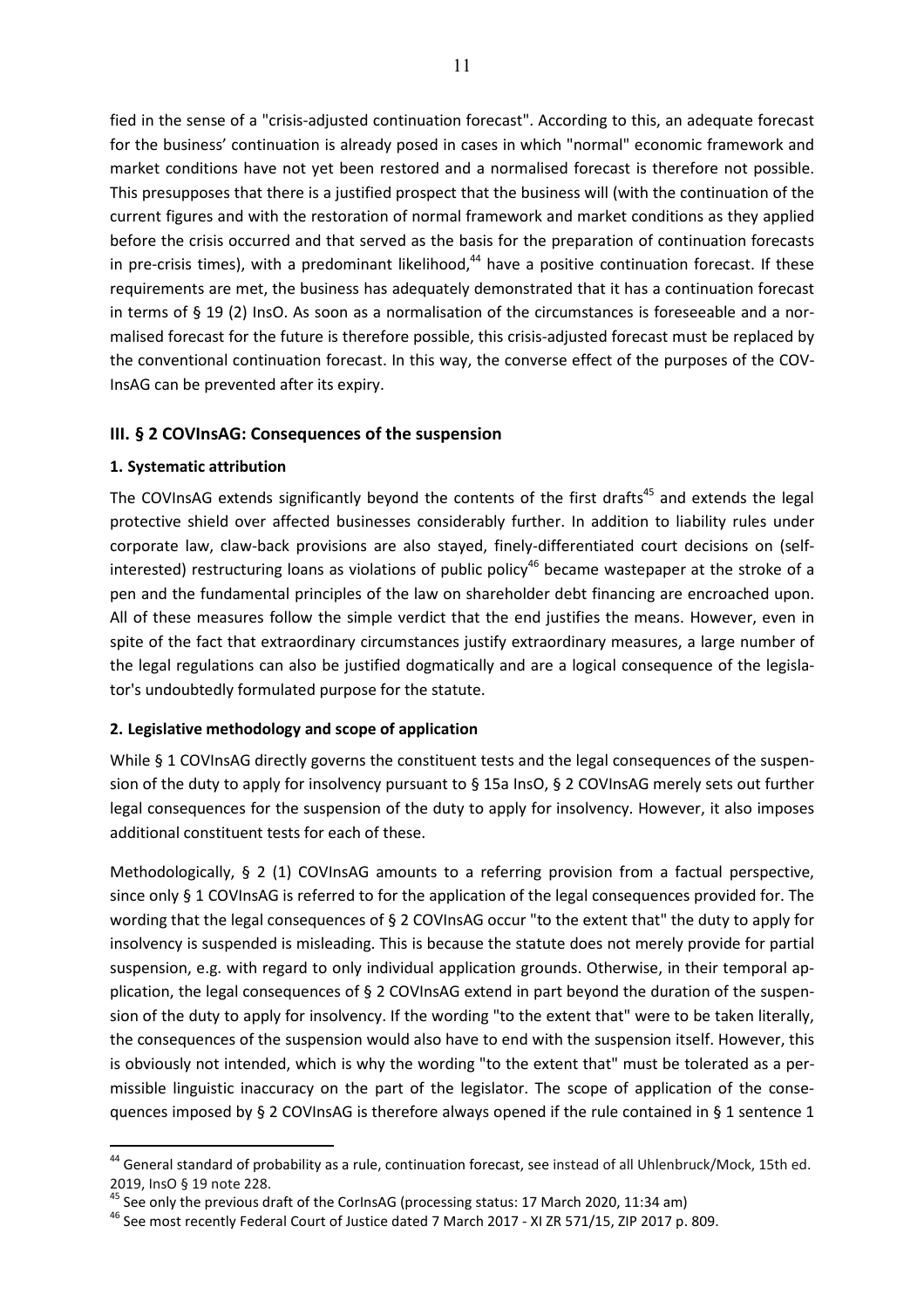COVInsAG applies, i.e. the duty to apply for insolvency is suspended in any case until 30 September 2020, and none of the (reverse) exceptions set out in § 1 sentence 2 COVInsAG (re-imposing the duty to apply for insolvency) intervenes.

However, as a referral norm or as a referring provision, it is immanently clear from § 2 (1) COVInsAG that the application of the norm to which reference is made, namely § 1 COVInsAG, can only be correspondent in nature. Inappropriate comparisons must be avoided; differentiations required by the nature of the subject matter, i.e. the living conditions regulated, may not be excluded.<sup>47</sup> This must be complied with in applying § 2 COVInsAG and determining whether facts are covered by it (*Subsumtion*).

The legislator uses a different legislative methodology in the individual regulatory orders contained in § 2 (1) nos. 1 to 4 COVInsAG. Whereas § 2 (1) nos. 1 to 3 COVInsAG contain deemed exceptions from the statute at the constituent test level and thereby contain so-called covert restrictions (through which facts of life that are known to be identical result in an intended differentiation of legal consequences<sup>48</sup>), § 2 (1) no. 4 is a restrictive legal provision which normatively excludes the application of § 130 InsO and also § 131 InsO (within limits, namely in the cases expressly mentioned in no. 4). The legislative methodology selected in no. 4 for § 130 InsO is particularly meaningful; it would have been simple to first address a deemed lack of creditor prejudice (§ 129 InsO) (selected as a legislative methodology for the return of loans in no. 2) and to apply this in no. 4 to other claw-back tests in a general way, in order to then restrict it for incongruence claw-back with the exception of the cases mentioned under (a) to (e). It cannot be assumed that the legislator unknowingly selected a different legislative methodology. Instead, the choice of the method means that it was the legislator's intent to bring about differentiated legal consequences. The further explanations of the legislator also support this: The legislative reasoning for no. 4 states that, beyond the cases of incongruence claw-back that are not expressly protected there, claw-back may continue to take place if the counterparty was aware that the debtor's restructuring and financing efforts were not suitable to remedy insolvency grounds. With this (reverse) exception in the legislative methodology selected, the legislator clarifies that, in contrast to the provision contained in § 2 (1) no. 2 COVInsAG, it is no longer possible to invoke any lack of creditor prejudice in terms of § 129 InsO within the scope of application of the (reverse) exception.

# **3. General initial constituent test for the application of the consequences imposed (§ 2 (1) and (2)**

## **COVInsAG)**

 $\overline{a}$ 

The constituent tests for application in § 2 COVInsAG have a two-stage structure: The general initial constituent test for the application of the consequences imposed is the reference to § 1 and the suspension of the duty to apply for insolvency. The individual consequences imposed by § 2 (1) nos. 1 to 4 COVInsAG then contain further individualised tests related to the specific consequences. Accordingly, at the first stage, the general applicability of § 2 (1) COVInsAG must first be established, in order to then examine at the second stage the individualised tests required with regard to each of the individual legal consequences.

At the first stage of the general initial constituent test, § 2 (1) COVInsAG refers to § 1 COVInsAG. The general condition for the debtor to be able to rely upon the consequences of the suspension under § 2 (1) COVInsAG is therefore the determination that the duty to apply for insolvency is suspended.

<sup>47</sup> So explicitly *Larenz*, Methodenlehre der Rechtswissenschaft (6th ed. 1991), p. 261. 48 *Larenz* (footnote 47), p. 262.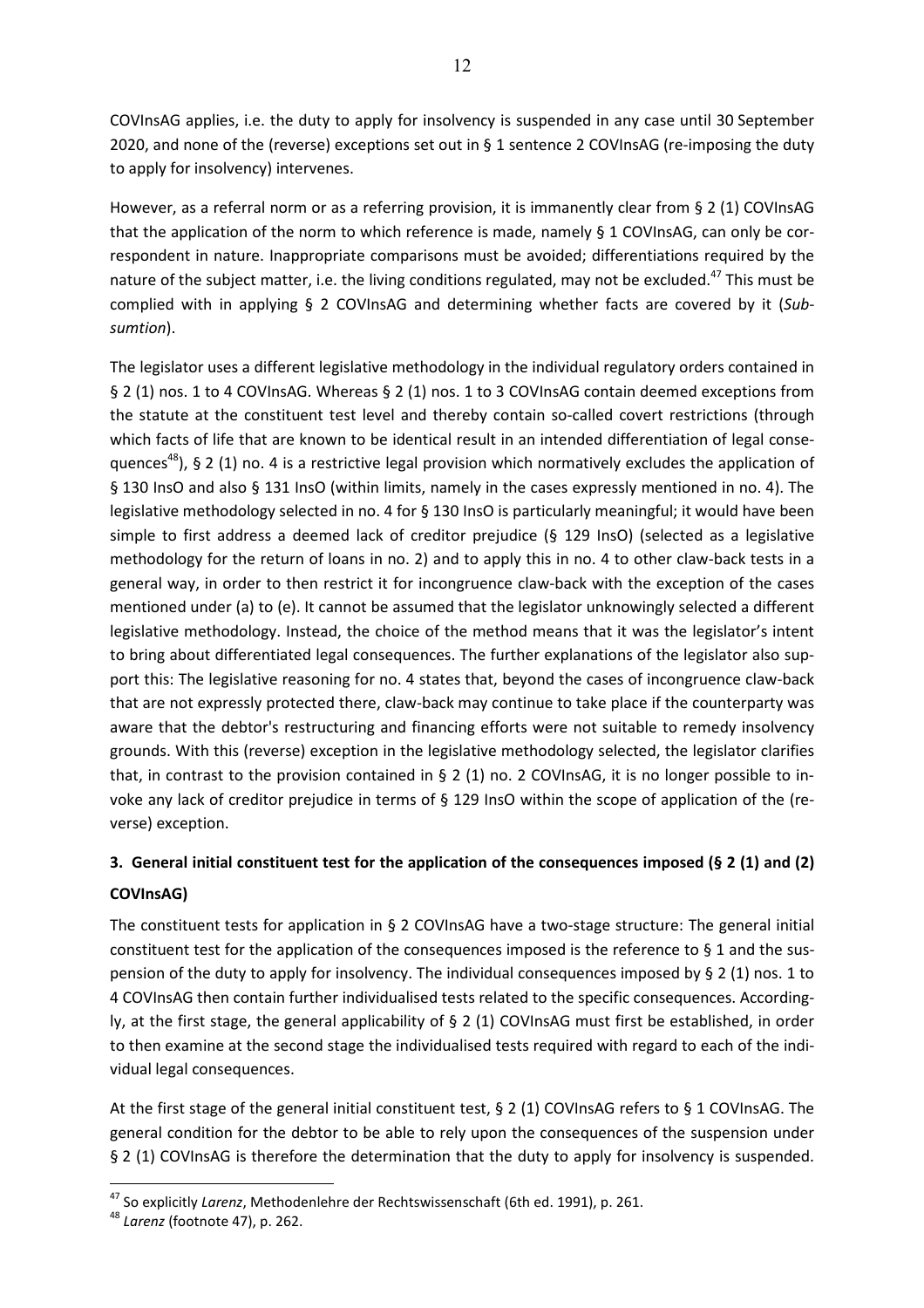For debtors who are not subject to a duty to apply for insolvency or in whose assets no grounds for insolvency have (yet) materialised, the fact-expanding norm under § 2 (2) COVInsAG applies, which sets out that (1) nos. 2 to 4 also apply to those businesses and entrepreneurs.

It follows from this that: Where § 1 sentence 1 COVInsAG (suspension of the duty to apply for insolvency) does not apply to a business that is generally required to apply for insolvency under § 15a InsO or § 42 (2) BGB, namely because the exception contained in § 1 sentence 2 COVInsAG applies, then the consequences in § 2 also do not apply to this business under a duty to apply. The general liability matters under insolvency law and also under corporate law remain applicable. The principles applicable to the presumption and rebuttal of causality and the substantiated prospect of a (sustainable) restoration of liquidity in the context of § 1 sentence 2 COVInsAG then apply on an unlimited basis for the consequences of the suspension under § 2 COVInsAG. If, in contrast, no business or entrepreneur that is under a duty to apply for insolvency is involved, the available relief (in particular in nos. 3 and 4) applyies unconditionally beyond the factual requirements mentioned therein.

## **4. Consequences of the suspension (§ 2 (1) nos. 1 to 4 COVInsAG)**

## **4.1 Corporate law payment prohibitions (§ 2 (1) no. 1 COVInsAG)**

Taking into account the lessons<sup>49</sup> learned from flood protection legislation.<sup>50</sup> the legislator has recognised that the suspension of the application duty cannot be the end of the story if an effective protective framework is to be created, since the payment prohibitions under corporate law also conflict with the continuation of companies threatened with extinction in the ordinary course of business.<sup>51</sup> The legislative reasoning for COVInsAG therefore states that the payment prohibitions are suspended until 30 September 2020.<sup>52</sup> It is therefore all the more surprising that precisely this is not reflected in the provision contained in § 2 (1) no. 1 COVInsAG. The legislation does not contain a suspension of the payment prohibitions.

§ 2 (1) no. 1 COVInsAG is a legislative fiction. However, it only intervenes at the level of the respective subjective constituent tests for the liability norms contained in § 64 sentence 1 GmbHG, § 92 (2) sentence 1 of the German Stock Corporation Act (AktG), § 130a (1) sentence 1 of the German Commercial Code (HGB) (in conjunction with § 177a sentence 1 HGB) and § 99 sentence 1 of the German Cooperatives Act (GenG) as the test of culpable fault, namely where it is required that those payments covered by § 2 (1) no. 1 COVInsAG are deemed to be compatible with the due care of a prudent and conscientious manager. Since, however, § 2 (1) no. 1 COVInsAG applies only where the duty to apply for insolvency is suspended under § 1 sentence 1 COVInsAG, the payments in question here are necessarily made only after insolvency grounds have arisen and accordingly initially objectively amount to a breach of duty. This is not changed by § 2 (1) no. 1 COVInsAG. The release of the manager from liability only takes place at the level of culpable fault, namely by way of a deemed exculpation that is imposed under certain circumstances. However, it follows from this that, contrary to what is implied by the legislative reasoning, the application of the corporate law estate protection requirements is not suspended as a whole. Instead, only the subjective elements of the payments for which the manager is responsible and which are objectively a breach of duty in terms of estate pro-

<sup>&</sup>lt;sup>49</sup> See e.g. *Schmidt*, ZInsO 2013 p. 1463 at 1466; *Müller/Rautmann*, DStR 2013 p. 1551 at 1553.<br><sup>50</sup> See BT-Drucks only with regard to the 2013 Expansion Assistance Act. 17/14078.

<sup>&</sup>lt;sup>51</sup> Begr. COVInsAG, p. 2: "The objective of the proposed insolvency law provisions is to enable and facilitate the continuation of businesses".

<sup>&</sup>lt;sup>52</sup> Begr. COVInsAG, p. 4.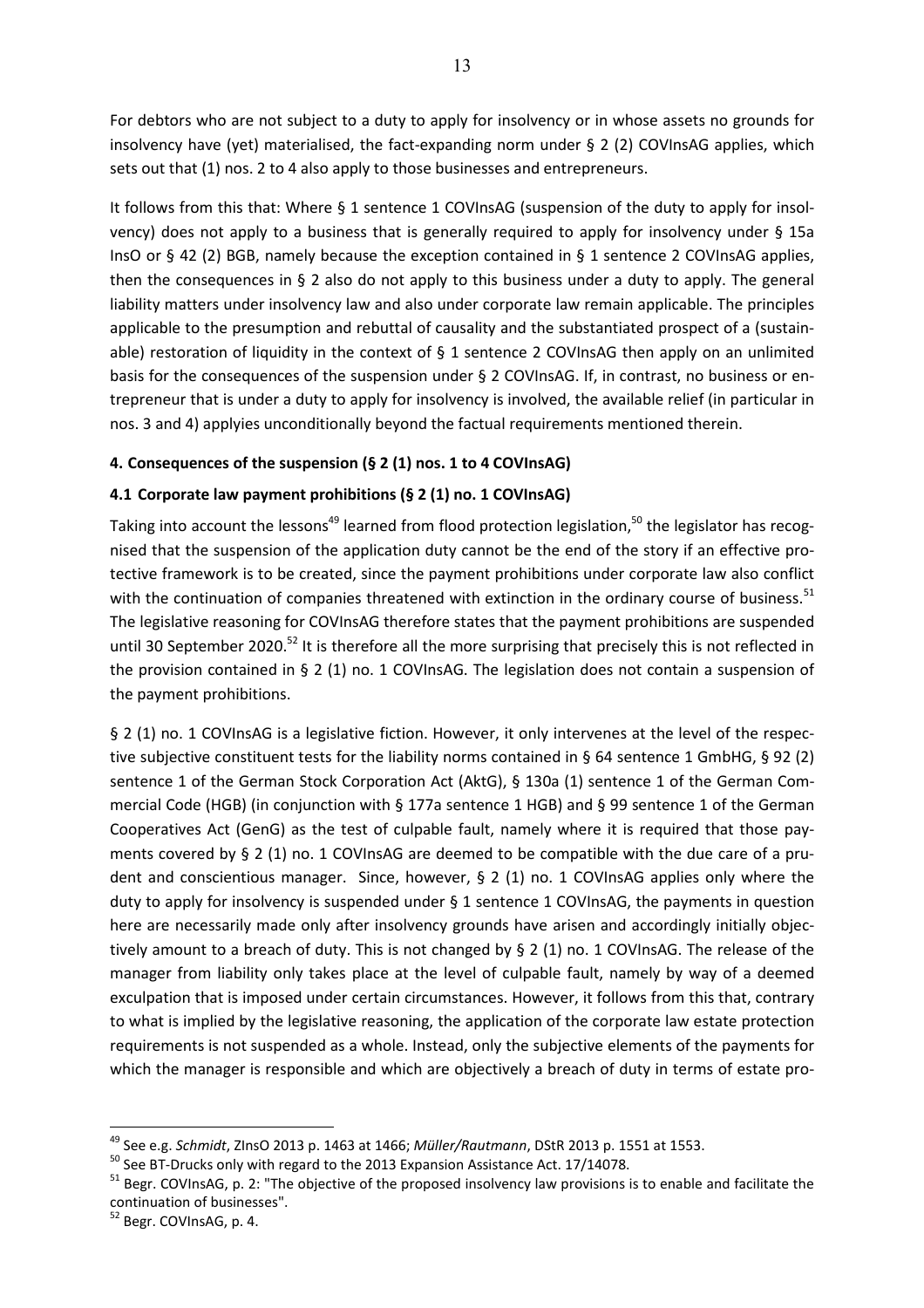tection requirements are suspended for the period of the suspension of the duty to file an application subject to certain additional tests.

As a legal fiction, § 2 (1) no. 1 COVInsAG is irrefutable, since it involves a referral in the form of a covert restriction.<sup>53</sup> The legislator explicitly clarifies that not only payments for the continuation in the ordinary course of business are covered, but also all measures for the recommencement of business operations as well as those which become necessary in the course of a reorientation of the business in the context of a restructuring. $54$ 

While the first draft of the legislation contained the explicit clarification that the payment prohibitions are only suspended to the extent that payments which serve to maintain business operations are concerned, and that other payments (for example those to shareholders based on the corporate relationship) remain impermissible,<sup>55</sup> the final legislative reasoning for the legislation explicitly no longer contains this restriction. Instead, at the corresponding place in the legislative reasoning, it is now stated that the payment prohibitions under corporate law referred to are to be "temporarily suspended in order to clarify and facilitate the negotiations and claims settlement in clearly defined cases".<sup>56</sup> However, it follows from the reference to "clearly defined cases" in the legislative reasoning that the fiction does not apply without distinction to all payments, but only to those made in the ordinary course of business. It must be positively demonstrated that the payment to be protected was made in the ordinary course of business. The legislation does not provide for any easing of the burden of proof at this point, which is why the general allocation of the burden of proof applies within the framework of the liability norms under corporate law. Since the existence of grounds for insolvency is part of the general initial constituent test for the scope of application of § 2 (1) COVInsAG, the burden of proof imposed on the insolvency administrator to prove the existence of grounds for insolvency, which otherwise applies within the scope of the payment prohibitions, is not relevant. Only the duty of the manager to exculpate remains; in accordance with this, the manager must substantiate and, if necessary, prove that the disputed payment was compatible with the due care of a prudent businessperson.<sup>57</sup> It follows from this, that the explicit clarification that was still contained in the previous draft legislation also applies unchanged to the current version of the legislation; its omission is apparently due to the fact that (unlike the prior draft)  $\S 2$  (1) no. 2 COVInsAG now also contains regulations on the repayment of shareholder loans. This leads to the limitation of that statement only for this partial area.

In the case of the exculpation incumbent on the manager, the regular examples cited by the legislator in the context of the fiction are helpful. According to these, payments made for the maintenance or recommencement of business operations, including their reorientation, and for the implementation of a restructuring plan, are not considered culpable.<sup>58</sup> Applying the court decisions of the Federal Court of Justice accordingly, it can be assumed that payments serve the maintenance or resumption of business operations where these avoid major prejudice to the (future) insolvency estate. If these court decisions are applied to the legislator's purpose of not endangering the maintenance of the

<sup>&</sup>lt;sup>53</sup> Larenz (footnote 47), p. 262.<br><sup>54</sup> Begr. COVInsAG, p. 27.

<sup>&</sup>lt;sup>55</sup> Begr. CorlnsAG (processing status: 17 March 2020, 11:34 am), p. 7.

<sup>&</sup>lt;sup>56</sup> Begr. COVInsAG, p. 23.

<sup>57</sup> Prevailing opinion, see with numerous further citations, instead of many *K. Schmidt*, in: Scholz, GmbHG (11th ed. 2015), § 64 note 206.

<sup>&</sup>lt;sup>58</sup> Federal Court of Justice dated 5 November 2007 - II ZR 262/06, GmbHR 2008 p. 142.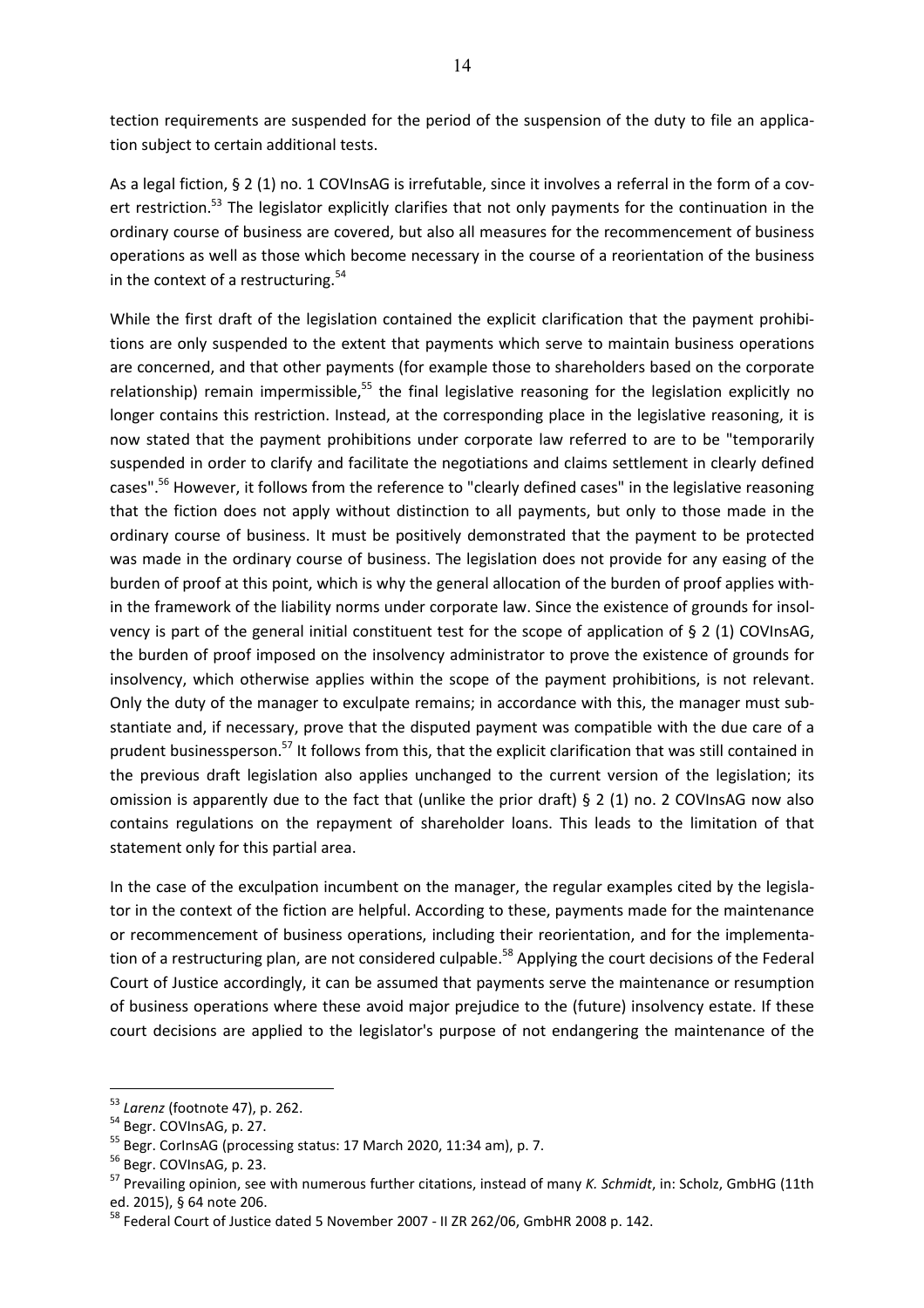debtor's business relationships with its contractual partners,<sup>59</sup> it follows that payments are considered to be covered by the presumption if they are objectively suitable for maintaining business operations in the ordinary course of business and within the scope of implementing a restructuring plan. However, the economic perspective that must otherwise be accounted for in the framework of the requirements under corporate law, namely where the reference standard is the specific effects of the payments on the future insolvency estate in terms of creditor satisfaction prospects,<sup>60</sup> cannot be the primary consideration in a continuation-related assessment based on the stabilisation of business operations as set out in the legislative reasoning for the COVInsAG.

On the other hand, payments cannot be tolerated even within the scope of application of § 2 (1) no. 1 COVInsAG where these weaken a business' economic basis, and accordingly its ability to be continued. Payments that are unrelated to the continuation of the business, its restructuring, or reorganisation, are therefore not protected. This applies in particular to the repayment of shareholder loans granted prior to the suspension of the application duty and which therefore do not fall within the scope of application of § 2 (1) no. 2 COVInsAG. If creditor protection is reduced due to the special circumstances caused by the health crisis, this cannot serve to give shareholders the opportunity to use an information advantage to their own benefit.<sup>61</sup>

In view of the continued application of the liability constituent tests and only a fictional effect at the level of subjective constituent tests, the close monitoring of payment transactions by the managers and increased care in payment management is urgently called for. In particular, there remains the residual risk that the causality of the pandemic for the occurrence of insolvency grounds will be refuted or that the hopelessness of restoring liquidity in terms of § 1 sentence 1 COVInsAG will be established – in either case *ex post*. In those cases, liability under the payment prohibition norms will be attracted in full, unless the presumption rule contained in § 1 sentence 3 COVInsAG is - accordingly - also<sup>62</sup> applied in favour of the manager when assessing indebtedness. This is only possible, however, if such a presumption does not conflict with the duty of the manager to closely examine and continuously monitor the economic condition of his or her business, especially during the crisis.<sup>63</sup> In spite of the provision contained in § 2 (1) no. 1 COVInsAG, payment approvals processes must therefore be adapted to the special situation. Due to the changed reference standard (continuation instead of estate protection), the same strict release criteria do not apply as they do in emergency management after the occurrence of insolvency and outside the suspended application duty,<sup>64</sup> but the same duty of care standard applies and compliance with the same documentation obligations is urgently recommended.

<sup>&</sup>lt;sup>59</sup> Begr. COVInsAG, p. 2.

<sup>&</sup>lt;sup>60</sup> See in particular Federal Court of Justice dated 4 July 2017 - II ZR 319/15, ZIP 2017 p. 1619.

<sup>61</sup> See in detail *Hölzle*, ZIP 2011 p. 650; *ibid* on the justifying motives for the shareholders' responsibility for financing and the liability regime based on this, *Hölzle*, ZIP 2011 p. 650; *ibid* ZIP 2009 p. 1939; *ibid* ZIP 2010 p. 913.

 $62$  For (only) corresponding application taking into account the necessary differentiation, see above § 2 section 2.

 $^{63}$  Federal Court of Justice dated 19 June 2012 - II ZR 243/11. ZIP 2012 p. 1557: Federal Court of Justice dated 20 February 1995 - II ZR 9/94, ZIP 1995 p. 560.

<sup>64</sup> See for example *Parzinger/Lappe/Meyer-Löwy*, ZIP 2019 p. 2143.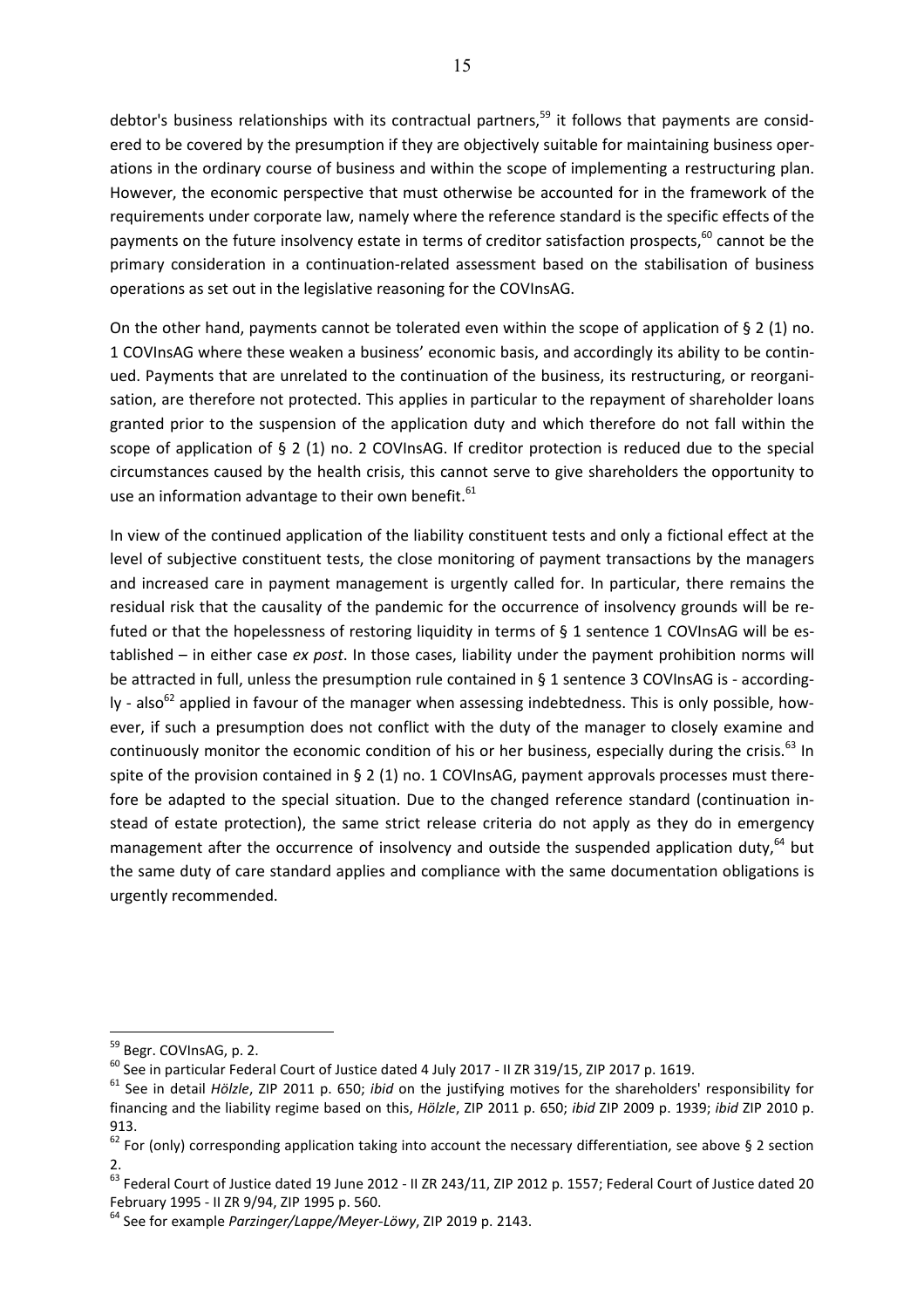# **4.2 Repaying and securing restructuring loans during the suspension period (§ 2 (2) no. 2 COV-InsAG)**

### **4.2.1 Legislative methodology**

§ 2 (2) no. 2 COVInsAG likewise contains a legal fiction, which in this case, however, has retroactive effect on the objective constituent tests for the norms of insolvency claw-back laws, namely upon all claw-back norms. Within its scope of application, § 2 (1) no. 2, COVInsAG excludes creditor prejudice in terms of § 129 InsO, which is a prerequisite for any claw-back constituent tests. The norm therefore applies at the level of the facts as lived which are considered worthy of protection, and not at the circumstances of their realisation, which could trigger the constituent tests for the individual claw-back provisions. As a legislative fiction, § 2 (2) no. 2 COVInsAG is also irrefutable.

The regulation goes far beyond the first draft of the legislator, which did not yet contain any clawback protection. In contrast, the final legislative reasoning now states that claw-back constituent tests should be very largely excluded on an interim basis. The associated prejudice to the entire creditor community in a possible subsequent insolvency must be accepted in order to avoid a collapse of entire economic sectors, which would be otherwise threatened by the lack of access to necessary new loans or by making it more difficult to continue business.<sup>65</sup> Despite this stated legislative purpose, the different legislative methodology for § 2 (1) no. 2 COVInsAG for loans on the one hand and § 2 (1) no. 4 COVInsAG for other exchanges of services on the other hand is of particular importance when applying the (reverse) exception set out in no. 4.<sup>66</sup>

### **4.2.2 Material scope of application**

According to the explicit wording of the legislation, the protection initially applies only to the repayment and securing of loans granted during the suspension of the application duty pursuant to  $\S$  1 COVInsAG. For a debtor who is not subject to the duty to apply, the regulation pursuant to  $\S 2$  (2) COVInsAG applies accordingly.

The material scope of application of the norm must be interpreted broadly. The term 'loan' is not limited only to loans of sums of money in terms of § 488 BGB. Instead, it also expressly covers trade credits and other forms of performance on credit terms.<sup>67</sup> The interpretation must be based on the legislative purpose of not making the debtor's exchange of services more difficult in that its contractual partners, suppliers and service providers are no longer prepared to make advance payments because, if they settle their claims in arrears outside the period relevant for a cash transaction (§ 142 InsO), they must fear claw-back and repayment duties in any subsequent insolvency proceedings. The material scope of application of § 2 (1) no. 2 COVInsAG therefore includes, in addition to the granting of loans as such, all cases in which the debtor's contractual partner waives analogous protection under § 320 BGB and makes advance payments.

In addition to the granting of loans itself, the securing of loans and financial support is also covered by the scope of application of the norm. However, this applies only to the initial securing of loans covered by the constituent test of this no. 2 as agreed. Neither § 2 (1) no. 2 nor no. 4 COVInsAG contains protection for the subsequent securing of a monetary or trade credit loan that was initially granted on an unsecured basis during the suspension of the application duty, e.g. based on the fur-

<sup>&</sup>lt;sup>65</sup> Begr. COVInsAG, p. 23.

 $^{66}$  See section 2 above and section § 2 III 4.4.1 below.

<sup>67</sup> Begr. COVInsAG, p. 27.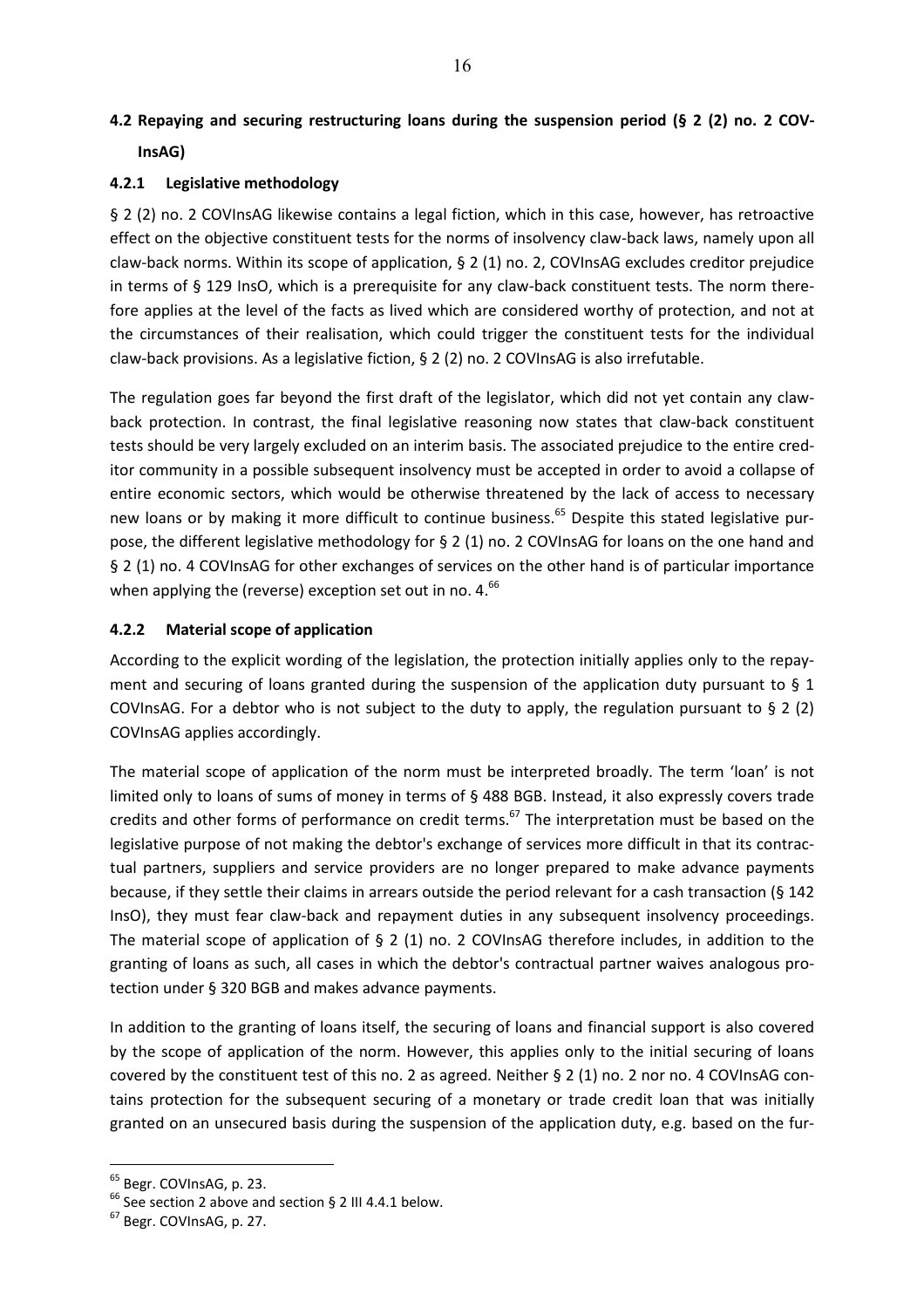ther deterioration of circumstances. Such subsequent collateralisation, even of a restructuring loan granted during the suspension phase, may be clawed back in any subsequent insolvency proceedings as incongruent collateral under general laws.

The same applies in principle to the granting of shareholder loans. Here, the wording of the legislation already expressly refers to § 39 (1) no. 5 InsO, which includes all payments of the shareholder which correspond economically to a loan. Here too, protection is therefore not limited to loans of sums of money. However, the protection extending vis-à-vis shareholders does not extend to the securing of shareholder loans. As is shown by the legislative reasoning, § 135 (1) no. 1 InsO is expressly excluded from protection. Although the provision is intended to encourage shareholders to make liquid funds available to the business, it is not intended to secure these funds through the business' existing liability substratum and in doing so to deprive the business of assets that may be necessary for its continued operation. The legislator has thus not completely abandoned the principles of shareholder debt financing.

Moreover, the protected treatment for shareholder loans requires that these are also treated as loans from third parties in any subsequent insolvency proceedings. For this reason, the applicability of § 39 (1) no. 5 and § 44a InsO had to be excluded for loans granted within the factual scope of application of § 2 (1) no. 2 COVInsAG; otherwise, in subsequent insolvency proceedings, the shareholder would be subordinated with the restructuring assistance granted in the crisis and would have to be given priority from collateral provided. Since this considerably restricts the willingness of shareholders to make financial resources available, but since it is regularly demanded by financing banks as a commitment of the shareholder to the business and the restructuring plan pursued concurrent to the restructuring loans granted by the banks, the privileged treatment of shareholder loans is also correct in this respect.

## **4.2.3 Constituent tests**

## **4.2.3.1 Suspension of the duty to apply for insolvency**

As a constituent test, the privileged treatment of liquidity assistance covered by the scheme is subject first to the condition that the duty to apply for insolvency pursuant to  $\S 1$  COVInsAG is suspended or that, pursuant to § 2 (2), the business or entrepreneur is not subject to the duty to apply for insolvency. It follows from this that the protection of the norm against claw-back does not apply if the duty to apply for insolvency is actually not suspended under the (reverse) exception in  $\S$  1 sentence 2 COVInsAG. In this case, a residual risk remains for the lender. If the duty to apply for insolvency is not suspended under § 1 sentence 1 COVInsAG, the fiction of a lack of creditor prejudice also lapses; however, since insolvency grounds are certain, the constituent tests for claw-back are probably met, and in any case are definitely met in the case of § 130 InsO.

The fact that the legislative reasoning for the legislation notes that the lender also benefits from the rules on the burden of proof and the presumption effect regulated in §  $1^{68}$  does not help, since the constituent test for § 2 (1) no. 2 COVInsAG is the grant of a loan in the suspension period. Good faith in the suspension is not protected. In other words: Suspension is an objective, and not a subjective test, just like the deemed lack of creditor prejudice. If suspension tests are not met, the claw-back protection also lapses. Since, inversely, the knowledge of the occurrence of insolvency grounds in terms of § 130 (1) no. 1 InsO is mandatory, there would be nothing to prevent claw-back in this case.

 $\overline{a}$ <sup>68</sup> Begr. COVInsAG, p. 27.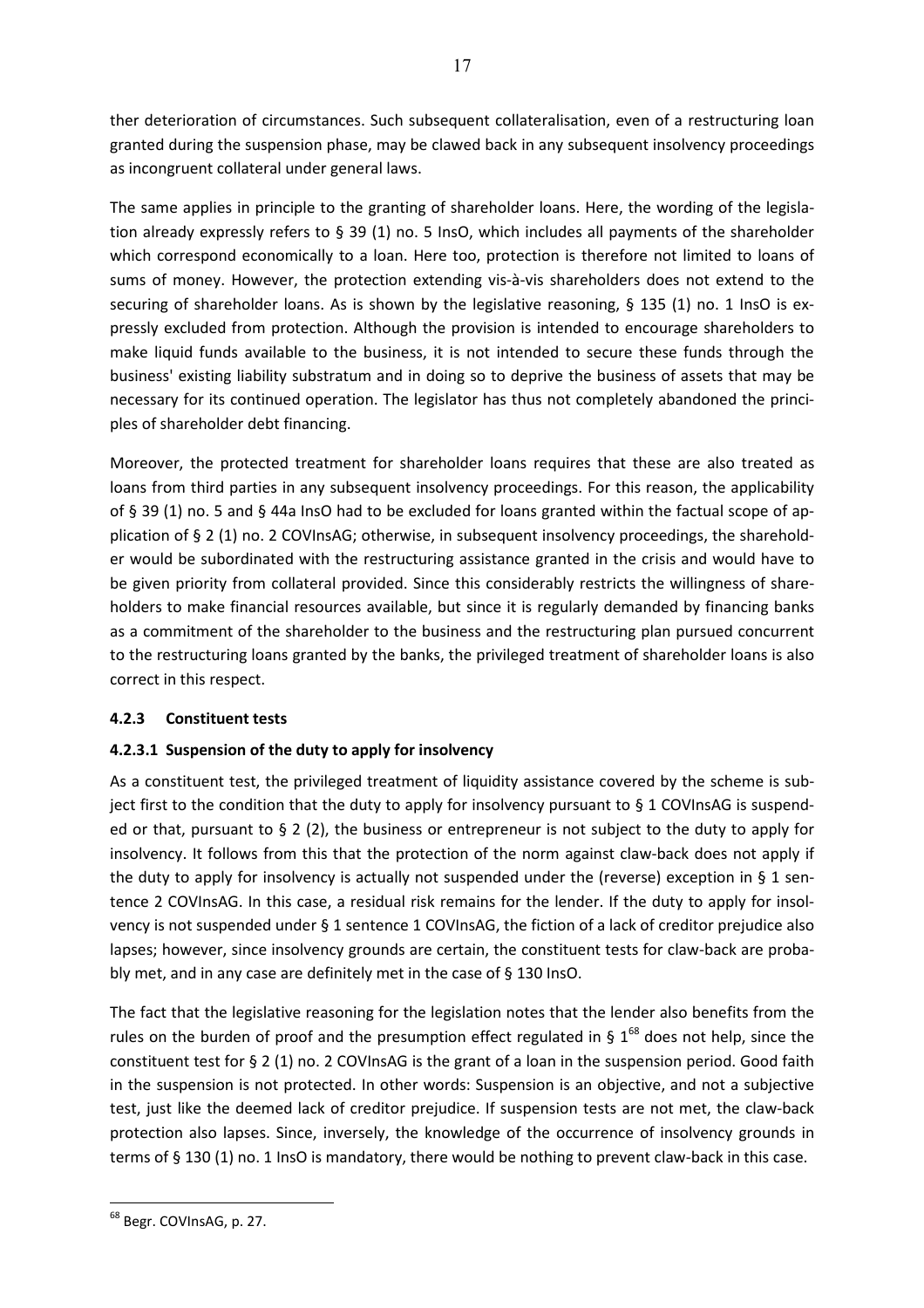When granting restructuring loans in terms of § 2 (1) no. 2 COVInsAG, the lender must therefore also carefully examine whether the causality requirements and the expectation that illiquidity can (sustainably) be eliminated are sufficiently justified, irrespective of the burden of proof under § 1 COV-InsAG. Within the scope of the credit assessment, the liquidity planning required<sup>69</sup> for the sustainable restoration of liquidity should therefore in any case be subjected to a plausibility review meeting the usual standards.

## **4.2.3.2 New loan**

The loan must be new. According to the legislative reasoning, only the injection of fresh liquidity is protected.<sup>70</sup> This is understandable, since the aim is to absorb a crisis-related slump in turnovers, and not to privilege business financing and only to reorganise it in response to the crisis.

The injection of fresh liquidity requires that additional liquidity is actually made available. The mere non-removal of liquidity that is already available by novating or extending loans that were already granted, or economically comparable circumstances that amount to back-and-forth payments, are not favoured.<sup>71</sup> This is also correct, taking into account the grounds for insolvency that have occurred, since the partial value of funds already granted is reduced as a result of the grounds for insolvency that have occurred. Leaving these in the business does not amount to a support measure that is comparable to a new injection of liquid funds. At the most, such measures may be covered by the special claw-back protection in § 2 (1) no. 4 COVInsAG, which must be examined in each individual case.

This can have a particularly significant effect on trade credits, in which, for example, an extended and expanded retention of title is agreed to in general terms and conditions. If the supplier's outstanding claims exist at the time of delivery during the suspension period, the delivery and processing or sale of the goods by the debtor results in the assignment of the claims generated from this. The supplier relies on this collateral obtained during the suspension period, which is supposedly protected against claw-back. However, the constituent test for claw-back protection is often not actually fulfilled: In the absence of any differing repayment terms, under § 366 (2) BGB, the claims assigned under the extended retention of title initially secure the oldest liabilities, namely those that were already founded prior to the suspension period. Since this is a subsequent collateralisation of an alreadyexisting claim, it is covered by neither the claw-back protection in § 2 (1) no. 2 COVInsAG nor by § 2 (1) no. 4 COVInsAG. Accordingly, in agreeing on further deliveries during the suspension period, repayment terms would in any case also have to be agreed on such that any collateral granted individually or in general terms and conditions would secure only the claims arising during the suspension period.

The same applies to the granting of loans by shareholders. Where these have already granted a subordinated loan, any form of extension, novation, repayment and renewed deployment $^{72}$  is not covered by the claw-back protection.<sup>73</sup>

## **4.2.3.3 Temporal scope of application**

 $69$  See above § 1 section 2.2.2

<sup>70</sup> Begr. COVInsAG, p. 27.

 $71$  Begr. COVInsAG, p. 27.

<sup>72</sup> For the resulting consequences for cash pools, see also section 4.2.5.73 Begr. COVInsAG, p. 27.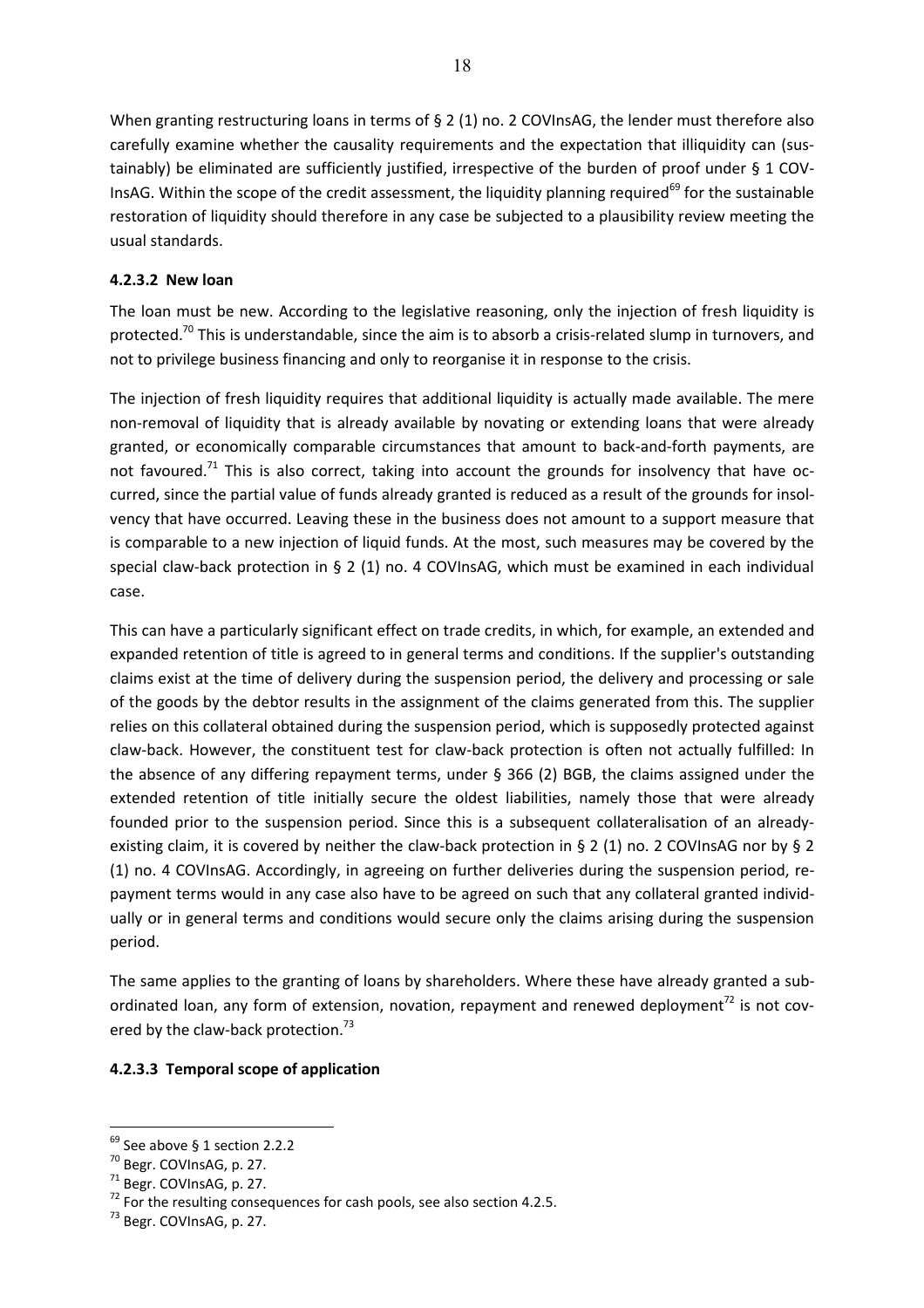A distinction must be drawn between two reference dates in the temporal scope of application of the norm: First, the new loan must have been granted during the suspension period under § 1 sentence 1 COVInsAG. This is the reference period for the beginning of the protection. This period therefore ends when the provisions on the suspension of the application duty expire, initially on 30 September 2020 - irrespective of the option of extension by statutory order until 31 March 2021 at the latest.

Second, the norm defines the end of the protection under claw-back laws, namely the end of the fiction of a lack of creditor prejudice, as the end of 30 September 2023. This means that any repayment of loans granted during the suspension period and repaid in full or in part in the medium term after the economic conditions have stabilised following the overcoming of the corona crisis<sup>74</sup> are not exposed to any risk of claw-back. Extending the protection against claw-back beyond the suspension period is necessary and correct, since protecting only those loans that are granted and repaid during the suspension period would not be conducive to the purpose of securing the business' long-term future. On the contrary, the restoration of sustainable liquidity that is actually required needs consideration beyond 30 September 2020.<sup>75</sup> It must then also be possible to leave the protected loan funds within the business beyond this period and only to return them at a later date - also on a privileged basis.

However, if loans are granted with a shorter term than 30 September 2023 and are then extended after the expiry of the suspension of the application duty, they are no longer protected loans and repayments on these are no longer protected payments under claw-back laws. Only the first agreed loan term and the extension of an already protected, initially short-term, loan and its collateralisation during the suspension period is privileged in terms of the norm.

The situation is different with regard to collateral provided during the suspension period. This remains permanently protected without an expiry date. If, for example, a loan is granted until 31 December 2026, and the business becomes insolvent in 2026 (and that is no longer corona-related), the realisation of the collateral remains free of claw-back (unless it was granted for a shareholder loan).

A special provision is contained in § 2 (3) COVInsAG for loans granted by the Kreditanstalt für Wiederaufbau, its financing partners, or by other institutions within the framework of state aid programmes. These are permanently protected under claw-back laws irrespective of the time of their granting or repayment, and including the collateral provided for them.

## **4.2.4 Legal consequence**

The legal consequence of § 2 (1) no. 2 COVInsAG is the fiction of the lack of creditor prejudice in terms of § 129 InsO. Since § 129 (1) InsO is an initial constituent test for the application of the clawback provisions contained in § 130 to § 146 InsO, claw-back laws lapse entirely when applying the fiction, and irrespective of the specific claw-back constituent tests, since the initial basis for an assessment of these claw-back tests is missing. The circumstances of the granting of the protected loan or the provision of the collateral and subjective tests, such as, for example, certain knowledge of insolvency grounds that have occurred or an intention to prejudice creditors, are irrelevant.

 $74$  The legislative reasoning itself states that it is not foreseeable when this point in time will be reached, see COVInsAG, p. 21.

 $^{75}$  See above § 1 section 2.2.2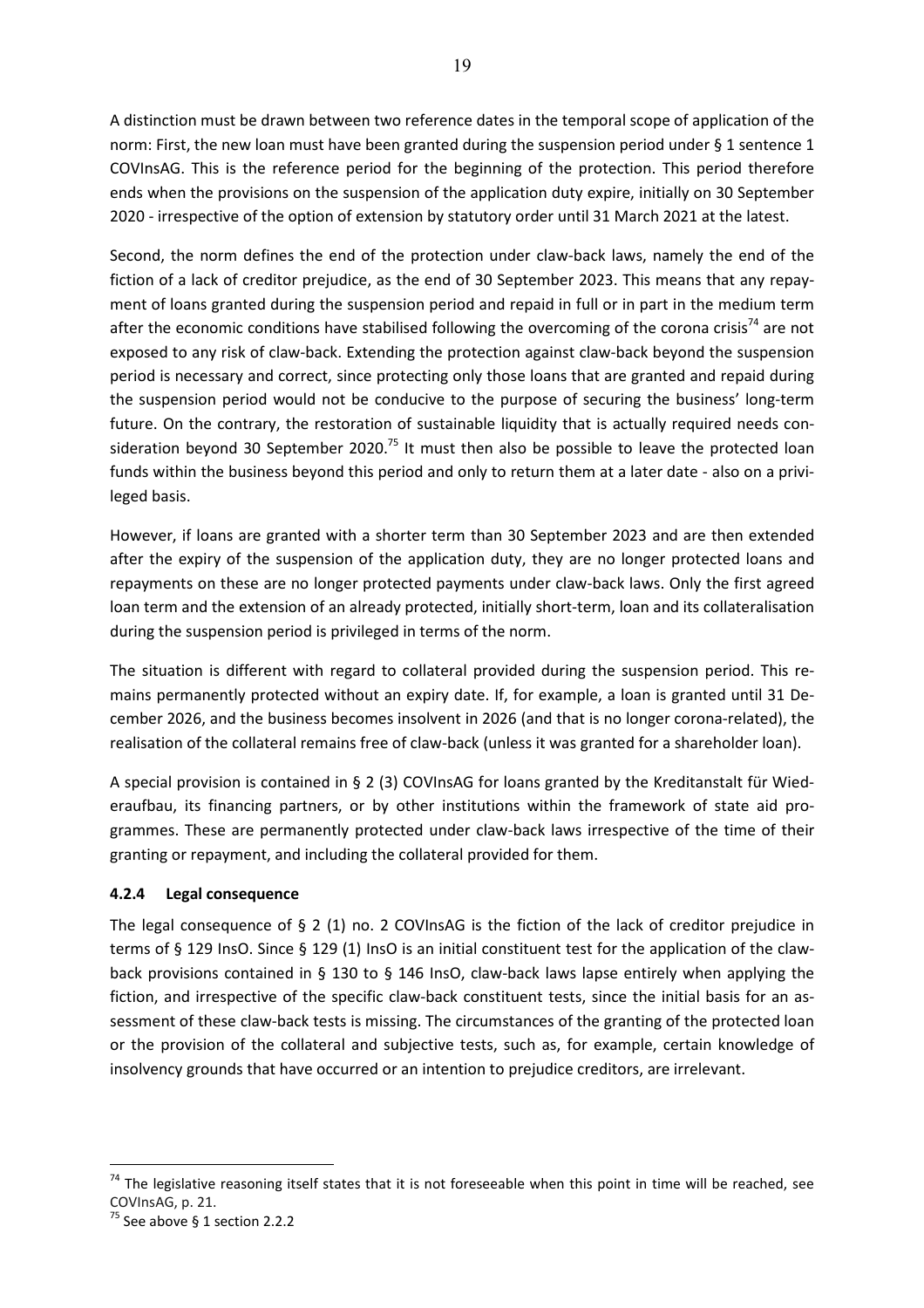### **4.2.5 Not (directly) covered: Cash pools**

The clarification in § 2 (1) no. 2, second half-sentence COVInsAG is intended to create incentives for shareholders to provide liquidity to the business in crisis.<sup>76</sup> The protection granted seems sufficient for the isolated injection of shareholder loans. However, the legislator has obviously not taken into account the financing conditions often found in group structures, especially in the form of cash pools.

It is true that the repayment of shareholder loans is favoured under § 2 (1) no. 2 second halfsentence COVInsAG. However, this constituent test applies to new loans granted during the suspension period. According to the most recent court decisions of the Federal Court of Justice, when considering the claw-back of the repayment of cash pool balances,<sup>77</sup> the (highest) balance that has been repaid in total during the claw-back period is decisive. Due to the passage of time (which was also recognised by the legislator<sup>78</sup> as being decisive for the retroactive effect of the legislation, namely that the effects of the crisis were already noticeable well before the conclusion of the legislative process), it will not be unusual that the highest balance in the cash pool, namely the maximum utilisation, was already reached before the suspension of the application duty. If the affected business now receives financial aid, the balance in the cash pool will be (proportionately) reduced (potentially making use of that financial aid). If the balance is not replenished later on up to the amount of the maximum utilisation, the payment will amount to the repayment of old loans granted prior to the suspension of the application duty (and otherwise merely a back-and-forth payment) that is not protected by § 2 (1) no. 2 second half-sentence COVInsAG. The complete contestability of the balances repatriated in the cash pool under § 135 (1) no. 2 InsO would be the necessary consequence. Businesses participating in the cash pool would be required to terminate the cash pool immediately in order to exclude their own liability risks, which would trigger further negative liquidity effects in the corporate group.

In addition, the legislative reasoning for the COVInsAG on corporate law limitations on payments into a cash pool, in particular under § 30 (1) sentence 2 GmbHG,<sup>79</sup> does not have a single word to say on this.

This contradicts the purpose that was explicitly formulated by the legislator of enabling and facilitating the continuation of businesses<sup>80</sup> and, above all, of creating incentives for the granting of loans by third parties and shareholders.<sup>81</sup> Businesses affected by the crisis should be given the time required to obtain necessary financing, and to develop and implement restructuring plans. This should be possible within the framework of the continuation of the ordinary course of business without the risk of business relations with the debtor being broken off. $82$  The purpose is therefore to secure the debtor's operational business structures in the ordinary course of business. If, in contrast, cash pooling is undoubtedly a contractual relationship induced by the corporate relationship, the motives for this are predominantly of an operational nature, because cash pooling is intended to reduce the (external) financing costs of the business.<sup>83</sup> The maintenance of operational structures in terms of the

<sup>76</sup> Begr. COVInsAG, p. 27.

<sup>77</sup> Federal Court of Justice dated 27 June 2019 - IX ZR 167/18, ZIP 2019 p. 1577.

<sup>78</sup> Begr. COVInsAG, p. 48.

<sup>&</sup>lt;sup>79</sup> See e.g. *Bauer*, Die GmbH in der Krise (6th ed. 2020), note 1158 *et seq.* 80 Begr. COVInsAG, p. 2.

<sup>81</sup> Begr. COVInsAG, p. 27.

<sup>&</sup>lt;sup>82</sup> Begr. COVInsAG, p. 19.

<sup>83</sup> See e.g. *Larisch*, in: Eilers/Rödding/Schmalenbach, Unternehmensfinanzierung (2nd ed. 2014), notes 534 and 542 *et seq*.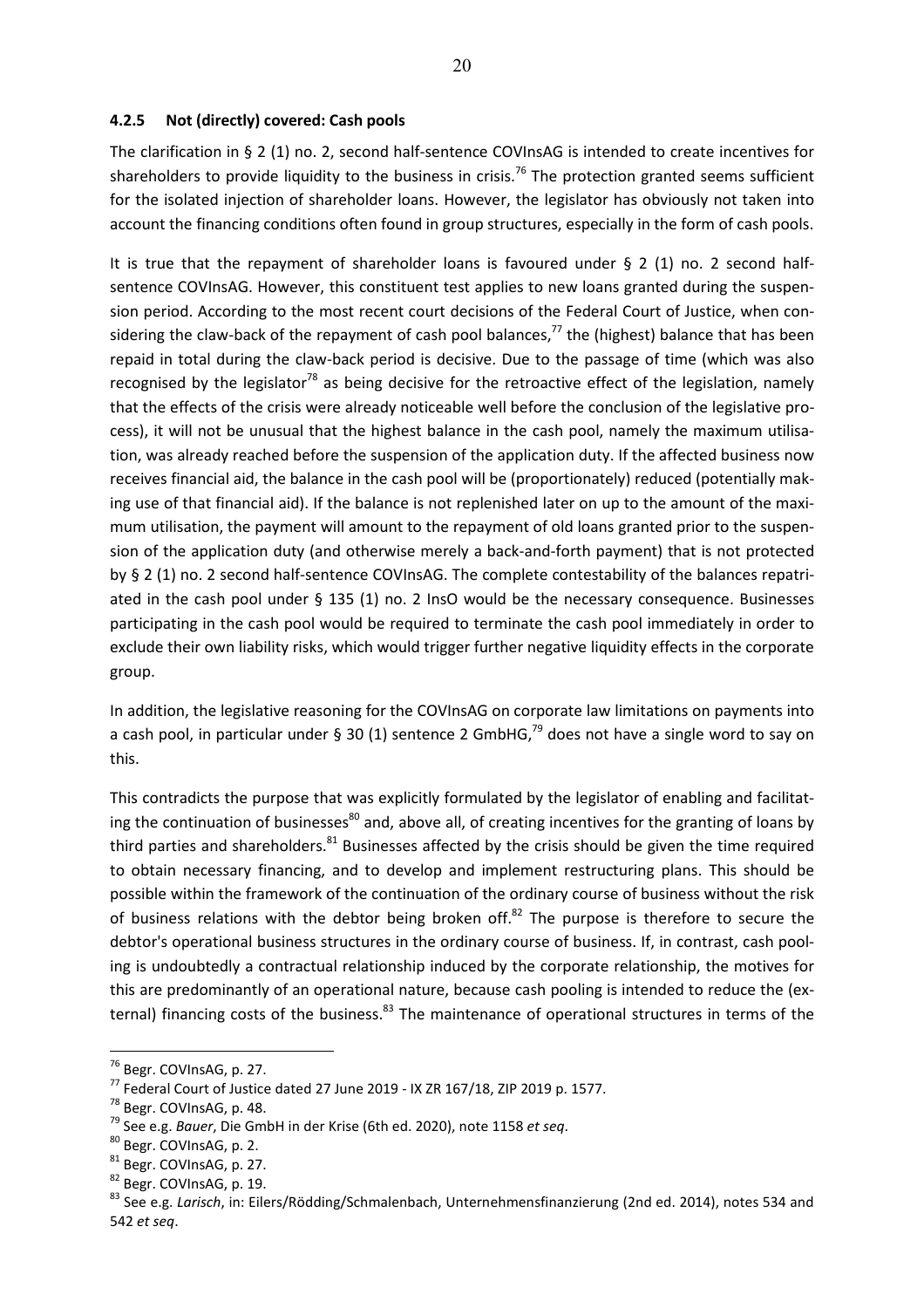continuation of the ordinary course of business (as intended by the legislator) therefore includes, even if this is not explicitly expressed in the legislative reasoning for the legislation, that reasonable operational financing structures should be maintained as far as possible in order not to further aggravate the crisis, since these are customary in the group and these have been explicitly<sup>84</sup> referred to as "economically sensible" in other legislative reasoning.

To resolve this contradiction, it is necessary to answer the question of under which conditions the maintenance of a cash pool is permissible in the phase of the suspended application duty. For example, for the GmbH, this depends above all on the interpretation of the constituent test of the full value<sup>85</sup> of the repayment claim in terms of § 30 (1) sentence 2 GmbHG. Since the (corporate bodies of the) subsidiary risk making impermissible capital repayments to the parent business, the loan repayment claim resulting from the payment into the cash pool cannot be qualified as fully valued due to the insolvency grounds that have occurred. This assumption is initially obvious, since the determination of full value is based on the balance sheet, i.e. on whether the claim can be shown at nominal value in the balance sheet in accordance with § 253 HGB.<sup>86</sup> According to § 253 (3) sentence 5 HGB, there is a devaluation obligation in the event that the claim becomes permanently impaired. The claim would have to be written down to the lower going-concern value or, if the debtor is unable to pay, usually to zero. The coverage requirement<sup>87</sup> contained in § 30 (1) sentence 2 GmbHG would not be fulfilled. The term 'permanent impairment' is not understood in the sense of a final reduction in value; depending on the asset to be considered, a temporary reduction in value is sufficient for permanent impairment, if it is not foreseeable whether, when, and to what extent a reversal of the impairment will occur again.<sup>88</sup> If the loan debtor is materially insolvent, and this is beyond any doubt during the suspension of the application duty, then in principle a permanent reduction in value must be assumed.

For balance sheet recognition at the nominal amount of the claim, i.e. for the assumption of an increase in value despite the insolvency of the loan debtor, specific indications of this must be available. The mere prospect of a future increase in value is generally not sufficient.<sup>89</sup> Here, however, the question then arises of whether the presumption contained in § 1 sentence 3 COVInsAG (that liquidity can be restored) is sufficient to assume the existence of such specific indications.<sup>90</sup>

If the legislator presumes positive restructuring prospects in the assumption that liquidity can be restored once again (which assumption can be refuted only under the most stringent requirements), this must also apply in light of the overall legislative purpose pursued by the legislation when assessing the coverage requirement under sec. 30 (1) sentence 2 GmbHG. As long as the debtor can therefore assume that it will receive financing or enter into a (promising) restructuring agreement, the full value of the repayment claim from payments made into the cash pool must also be assumed. This will be compromised only by proof that the sustainable remedying of the grounds for insolvency (even making use of state or other assistance) will not succeed.

 $^{84}$  Expressly Begr. RegE MoMiG, BT-Drs. 16/6140, p. 41.<br> $^{85}$  See *Verse*, in: Scholz, GmbHG (12th ed. 2018), § 30 notes 76 *et seq*.

<sup>&</sup>lt;sup>86</sup> Begr. RegE MoMiG, BT-Drs. 16/6140, p. 41; Federal Court of Justice dated 1 December 2008 - II ZR 102/07, ZIP 2009 p. 70 ("MPS").<br><sup>87</sup> Verse, in: Scholz, GmbHG (12th ed. 2018), § 30 note 81 *et seq*.

<sup>&</sup>lt;sup>88</sup> Schubert/Andrejewski, in: Beck'scher Bilanz commentary (12th ed. 2020), § 253 note 316 *et seq.*<br><sup>89</sup> Schubert/Andrejewski (footnote 88), recitals 316 *et seq.*<br><sup>90</sup> See on the general presumption rule in § 1 sentenc the presumption rule in the context of obtaining financial assistance to eliminate insolvency, see above § 1 section 2.2.2.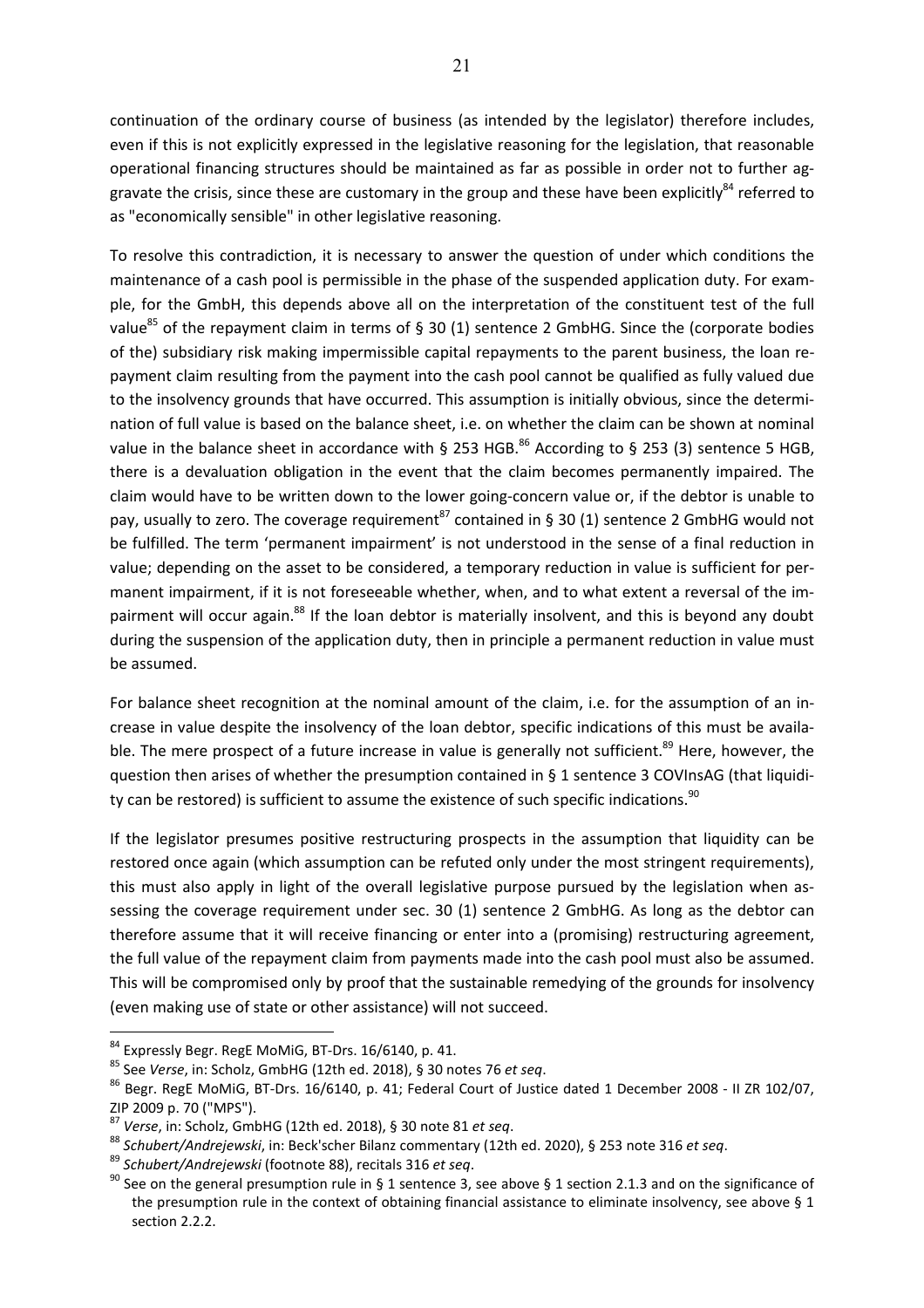It follows from this that the maintenance of cash pools during the period of the suspension of the application duty under § 1 sentence 1 COVInsAG does not in principle violate capital maintenance prohibitions under corporate law.

This approach also has retroactive effect on the assessment of the insolvency claw-back risks associated with the continuation of a cash pool. While the ruling of the Federal Court of Justice dated 27 June 2019<sup>91</sup> already significantly reduced the risks of claw-back under § 134 InsO at the level of the relevant constituent tests, since it cannot be assumed that a contractual cash pool is a service without consideration, the risk of claw-back under § 135 (1) no. 2 InsO has already been reduced in its legal consequences to the balance reduced over the entire claw-back period. The question can also be asked whether the maintenance of a cash pool and the repayments received from it on balances actually found any prejudice to creditors (also necessary to found claw-back under § 135 (1) no. 2 InsO) or whether this should not be rejected outside of the direct scope of application of § 2 (1) no. 2 COVInsAG.

This is because the following also applies here: As long as maintaining the cash pool subject to applying the presumption in § 1 sentence 3 COVInsAG serves to implement a seriously pursued and promising financing or restructuring plan, each repayment claim is fully recoverable and it can be assumed that repayments made to the cash pool on balances can be reclaimed again in the future due to the promising plan of a business that was economically sound before the crisis; no creditor prejudice is posed. The maintenance of the cash pool then serves to improve the creditors' prospects of satisfaction. $92$  It helps to justify the prospect of full satisfaction once the crisis is overcome. The occurrence of prejudice to creditors would then not need to be assumed, in spite of any net outflow of funds (which in principle founds direct prejudice to creditors) in accordance with the principles generally applicable to the lack of any creditor prejudice for the payment of appropriate restructuring expens- $\rho_S^{93}$ 

Admittedly, this argument could be applied to any maintenance of cash pools in a business' crisis. This would conflict with the fundamental statement of the Federal Court of Justice<sup>94</sup> that there is no special law for cash pools. However, for restructuring measures outside of COVInsAG, there is no dispute about the legislative reasoning for the law which, while recognising the important function which insolvency law fulfils for the protection of contractual partners and the integrity of economic transactions, calls for the suspension of estate preservation requirements which also protect creditors and corresponding intervention in constitutionally protected creditor positions with the aim of overcoming the extraordinary macroeconomic difficulties caused by the Corona crisis on the basis of prevailing public welfare interests.<sup>95</sup> However, since insolvency claw-back laws and the payment pro-

 $91$  Federal Court of Justice dated 27 June 2019 - IX ZR 167/18, ZIP 2019 p. 1577.

<sup>92</sup> Although the Federal Court of Justice dated 21 November 2019 - IX ZR 223/18, ZIP 2020 p. 128, recently undermined this line of argumentation in the regular scope of application of § 135 InsO and clarified that only the restoration of actual access to assets for the creditors can compensate for creditor prejudice which has occurred once, the Federal Court of Justice's criterion here as well was the consideration of the effects on the satisfaction of creditors; and this is precisely where the argumentation for the exceptional case given here

starts.<br><sup>93</sup> Kavser, in: MünchKomm-InsO (3rd ed. 2013), § 129 notes 163 *et seq*.

<sup>&</sup>lt;sup>94</sup> Federal Court of Justice dated 16 January 2006 - II ZR 76/04, ZIP 2006 p. 665.

<sup>&</sup>lt;sup>95</sup> Begr. COVInsAG, p. 49.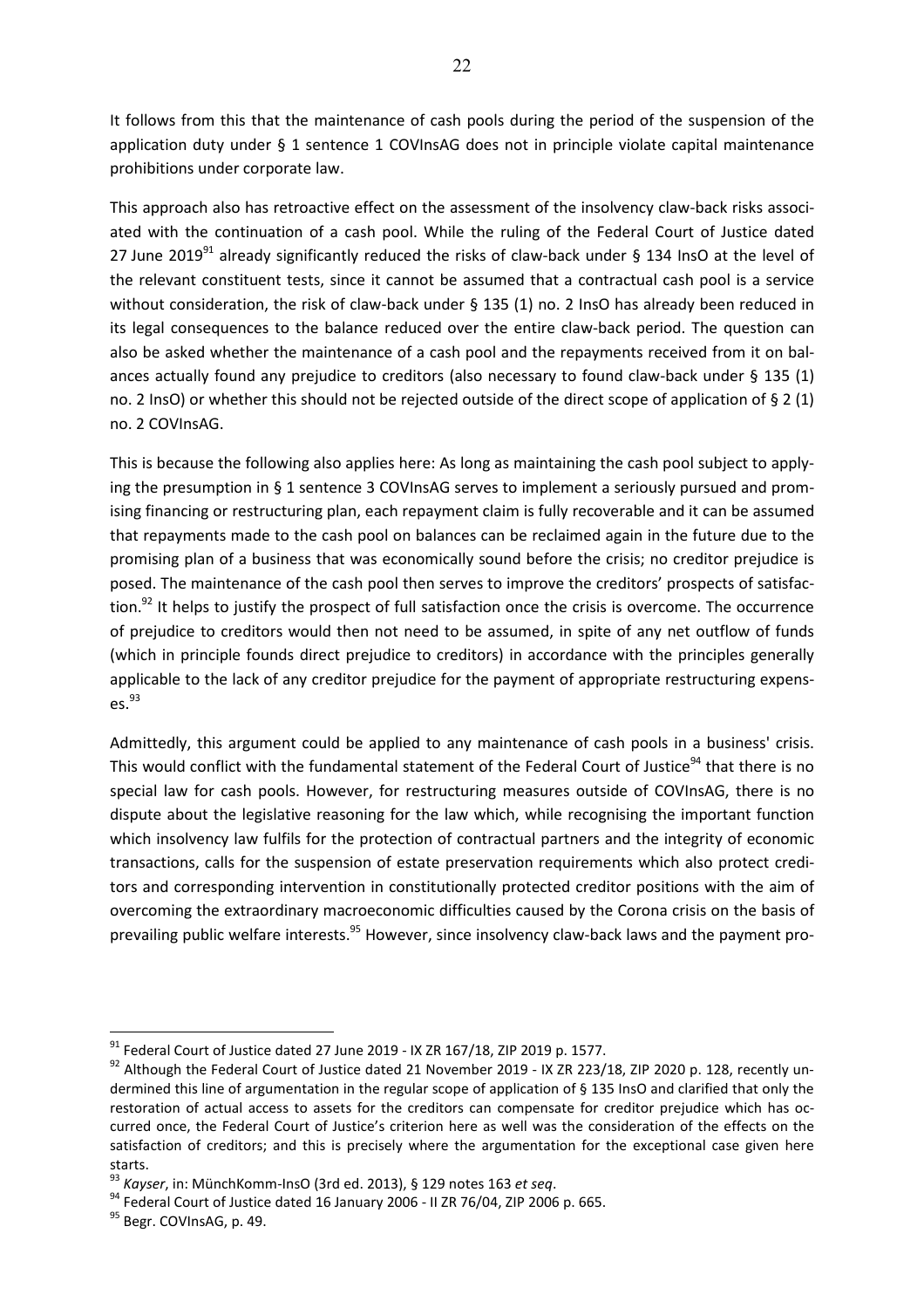hibition laws under corporate law serve the same legislative purpose (under corporate law,  $96$  the assets serving the joint satisfaction of all insolvency creditors should be preserved together and corporate body liability should be founded for this<sup>97</sup> and claw-back laws serve the objective of restoring the existence of the debtor's assets, which are equally available to all creditors, to the extent that these assets were reduced by the debtor's acts prior to the insolvency application and this is not especially justified<sup>98</sup>), the argumentation put forward for the non-application of payment prohibitions can also be made to bear fruit, in any case in the area of application of the maintenance of cash pools, which are described by the same legislator as economically sensible. Claw-backs of returned balances under § 135 (1) no. 2 InsO will therefore fail in any subsequent proceedings, provided that the return took place during the suspension of the duty to file an application and as a result of the lack of prejudice to creditors in terms of § 129 InsO and even if this is not covered by the scope of application of § 2 (1) no. 2 COVInsAG.

## **4.3 No restructuring loan contrary to public policy (§ 2 (1) no. 3 COVInsAG)**

## **4.3.1 Legislative methodology**

Since the provision of easier access to financing is also a primary component of the mitigation of the economic consequences of the Corona crisis, the legislator must also answer the question of whether the grant of a loan after insolvency has occurred and in the event of an unclear forecast situation is characterised as a bridging or restructuring loan that is contrary to public policy.

§ 2 (1) no. 3 COVInsAG is also an - irrefutable - legal fiction which has an exclusionary effect on the constituent tests for a violation of public policy in the referral provisions of § 138 and § 826 BGB.

## **4.3.2 Material scope of application and constituent tests**

The wording "granting of credit and collateral during the suspension period" refers to the constituent tests in § 2 (1) no. 3 COVInsAG and § 2 (1) no. 2 COVInsAG. Accordingly, in both cases only the granting of new loans and the provision of contractually agreed collateral is privileged. The protection does not apply to novation, back-and-forth payments, other conversion of credit financing and also not to subsequent collateralisation. Reference can be made in this respect to the comments above on § 2 (1) no. 2 COVInsAG.

## **4.3.3 Legal consequence**

 $\overline{a}$ 

Due to the exclusion of the relevant tests contained in § 138 and § 826 BGB for the assessment of restructuring loans that are contrary to public policy, already at the level of the objective tests there is no remaining risk for lenders of new loans during the suspension period. This applies equally to bridging loans and restructuring loans. In particular, the question of the period in which a bridging loan may be granted<sup>99</sup> does not arise if the existence of a risk is already excluded at the objective test level. Further examination is then unnecessary.

<sup>96</sup> *Goette*, in: FS Kreft, p. 53 at 58 *et seq.*; *Schulze-Osterloh*, in: Baumbach/Hueck (18th ed.) § 64 note 78; *Thole*, protection of creditors by insolvency law (2010) p. 701 *et seq*.; *Haas*, in: FS Gero Fischer (2008), p. 209 at 210 *et* 

*seq*. 97 See Federal Court of Justice dated 25 January 2010 - II ZR 258/08, GmbHR 2010 p. 428; Federal Court of Justice dated 26 March 2007 - II ZR 310/05, ZIP 2007 p. 1006.<br><sup>98</sup> Kirchhof, in: MünchKomm-InsO (3rd ed. 2013), prior to § 129 to § 147 note 1.

<sup>&</sup>lt;sup>99</sup> For the rejection of a formulaic consideration of the maximum duration, see Federal Court of Justice dated 7 March 2017 - XI ZR 571/15, ZIP 2017 p. 809.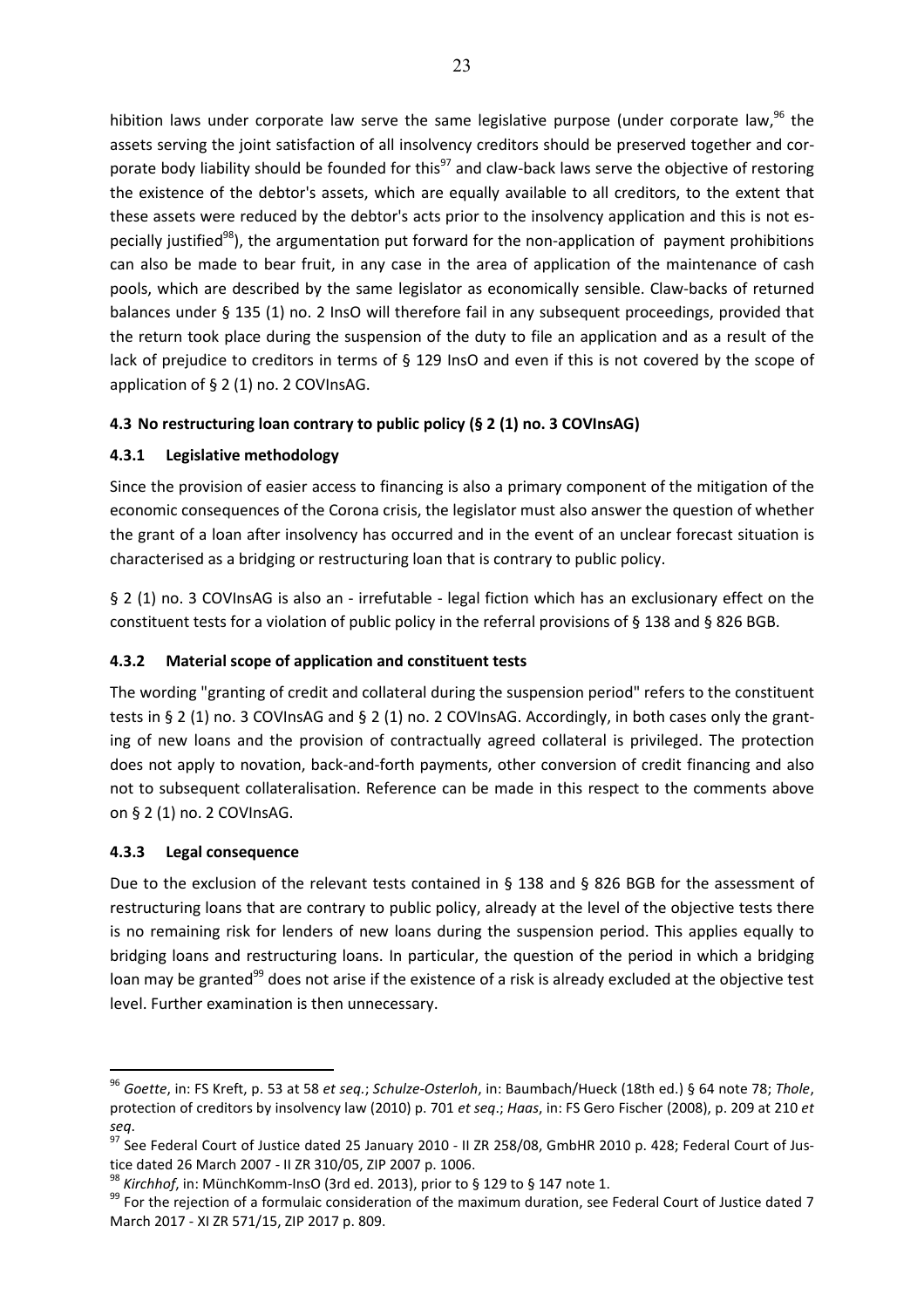### **4.4 Exclusion of claw-back (§ 2 (1) no. 4 COVInsAG)**

### **4.4.1 Legislative methodology**

In contrast to the consequences set out in § 2 (1) nos. 1 to 3 COVInsAG, § 2 (1) no. 4 sentence 1, first half-sentence COVInsAG does not make use of a legal fiction, but instead excludes the constituent test contained in § 130 InsO by setting out that congruent coverage acts are not subject to claw-back. § 2 (1) no. 4 sentence 1, second half-sentence COVInsAG then contains a (reverse) exception if the counterparty was aware that the debtor's restructuring and financing efforts were not suitable to remedy existing illiquidity. If the (reverse) exception constituent tests are met, § 130 InsO applies without limitation.

The choice of a different methodology here shows that, in the event that the (reverse) exception tests are met, the legislator does not assume any additional claw-back relief, and in particular, that recourse to the potential lack of any creditor prejudice in terms of § 129 InsO $^{100}$  based on a connection with the legislative purpose of securing the continuation of the business is not available.<sup>101</sup>

In addition to excluding the application of  $\S$  130 InsO,  $\S$  2 (1) no. 4 COVInsAG also contains an exclusion for the application of § 131 InsO for the cases enumerated in (a) to (e). The list is exhaustive.<sup>102</sup> The application of these to other similarly-situated circumstances is not possible.

Since § 2 (1) no. 4 COVInsAG does not make use of the statutory fiction with effect on the test of creditor prejudice (unlike § 2 (1) no. 2 COVInsAG), but instead excludes the application of certain claw-back norms, this provision has no effect on other claw-back matters. These remain fully in force. This applies to § 132 to § 134 and § 136 InsO, which also remain applicable without limitation to payments made in the suspension period.

### **4.4.2 Material scope of application**

The material scope of the exclusion of claw-back is not limited. Rather, § 2 (1) no. 4 sentence 1, first half-sentence COVInsAG covers all legal acts which may be the subject of congruence claw-back pursuant to § 130 (1) InsO. This concerns services rendered to contractual partners under long-term contracts, such as lessors and landlords, as well as suppliers and service providers. The aim of the legislator is to maintain the willingness of such contractual partners to perform and not to burden them with the risk of claw-back in a possible subsequent insolvency.<sup>103</sup> Without this measure, it would be expected that, if the service relationship as a whole is not terminated, a switch to advance payment would be made in any case, which would further burden the liquidity of the business concerned.104

### **4.4.3 Constituent tests**

§ 2 (1) no. 4 COVInsAG does not initially appear to have any constituent test requirements that go beyond the initial constituent test of application.<sup>105</sup> However, the legislative reasoning refers to § 2 (1) no. 2 COVInsAG and emphasises that, in addition to the protection for new loans under no. 2, protection against claw-back is also needed for other legal acts, since these can support the restruc-

<sup>&</sup>lt;sup>100</sup> See also the comments on § 2 section 4.2.5 in the scope of application of cash pools.<br><sup>101</sup> See the explanations on § 2 section A.III.2 above.<br><sup>102</sup> Begr. COVInsAG, p. 28.<br><sup>103</sup> Begr. COVInsAG, p. 2 and 28.<br><sup>104</sup> Wi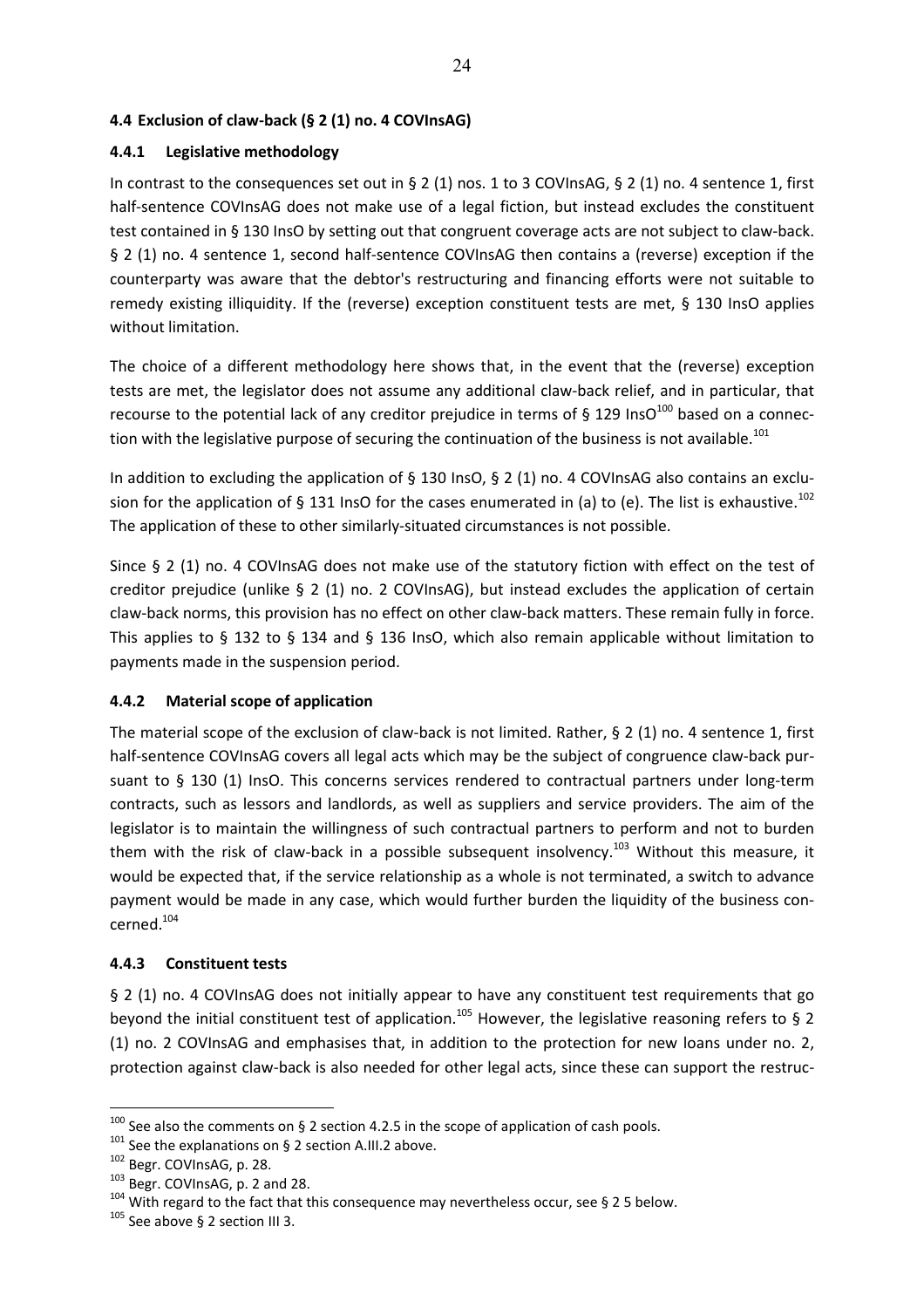turing efforts and the liquidity of the business in the same way as the granting of new loans. It follows from this reference that those legal acts protected pursuant to § 2 (1) no. 4 sentence 1 first halfsentence COVInsAG must also be carried out during the suspension period, i.e. that are "new" legal acts in corresponding application of no. 2. Retroactive protection against claw-back is therefore not available under § 2 (1) no. 4 sentence 1 first half-sentence COVInsAG.

Extended protection against claw-back (including for incongruent coverage transactions) under § 2 (1) no. 4 sentence 2 (a) to (e) COVInsAG is governed by the performance of the respective and conclusively-listed legal acts mentioned in these subsections. For each of the incongruent transactions mentioned there, the legislator has expressed the specific reasons why it considers the financing or restructuring contributions set out in the respective measure to be worthy of protection and subject to special protection against claw-back.<sup>106</sup> There is no room for analogies or the corresponding application to similar circumstances, also because of the exceptional character of the norm.<sup>107</sup>

## **4.4.4 (Reverse) exception, claw-back upheld**

With the legal effect of a so-called norm for the preservation of claims, § 2 (1) no. 4 sentence 1 halfsentence 2 COVInsAG provides that § 130 InsO continues to apply if the counterparty had knowledge that the debtor's restructuring and financing efforts were not suitable to remedy existing illiquidity. In this context, it is striking that the wording of the legislation refers to the remedy of existing illiquidity (*Zahlungsunfähigkeit*), whereas the legislative reasoning for the legislation refers to the elimination of insolvency grounds (*Insolvenzreife*).<sup>108</sup> The latter would mean that for the question of claim preservation, not only the remedy of illiquidity, but also the remedy of over-indebtedness would have to be taken into account. However, the effects of this are likely to be small, since, assuming that liquidity is restored, over-indebtedness will also be remedied. However, the link to the elimination of grounds for insolvency in any case justifies the requirement that, when restoring liquidity within the meaning of the Federal Court of Justice's court decisions, a restoration of liquidity should not be required as of a cut-off date, but instead, that a sustained restoration of liquidity is needed,<sup>109</sup> which is why the debtor is also required here to submit a plausible liquidity plan taking into account current framework conditions.

With respect to constituent tests, the preservation of a claim pursuant to § 2 (1) no. 4 sentence 1 half-sentence 2 COVInsAG requires three things, namely first, that the debtor initially seriously undertakes restructuring and financing efforts and second, that these are suitable to remedy the grounds for insolvency. In assessing these first two constituent tests, recourse can be made to existing court decisions<sup>110</sup> on the lack of prejudice to creditors inherent to legal acts which are carried out to implement restructuring plans. The constituent tests are absolutely comparable, since it is recognised in those decisions that the measures must not be manifestly unsuitable, must be seriously pursued and the plan must have been put into practice from the outset; in doing so, financing discus-

<sup>&</sup>lt;sup>106</sup> Begr. COVInsAG, p. 28.<br><sup>107</sup> For an exclusion of the analogy for exceptions see most recently Federal Court of Justice dated 8 January 2019 - II ZR 364/18, ZIP 2019 p. 701, and Stephan, GmbHR 2019 p. 528.<br><sup>108</sup> Begr. COVInsAG, p. 28.<br><sup>109</sup> See in detail above § 1 section 2.2.2.<br><sup>110</sup> Federal Court of Justice dated 4 December 1997 - IX ZR 47/97, ZIP 1998 p

ed 8 December 2011 - IX ZR 156/09, ZIP 2012 p. 137.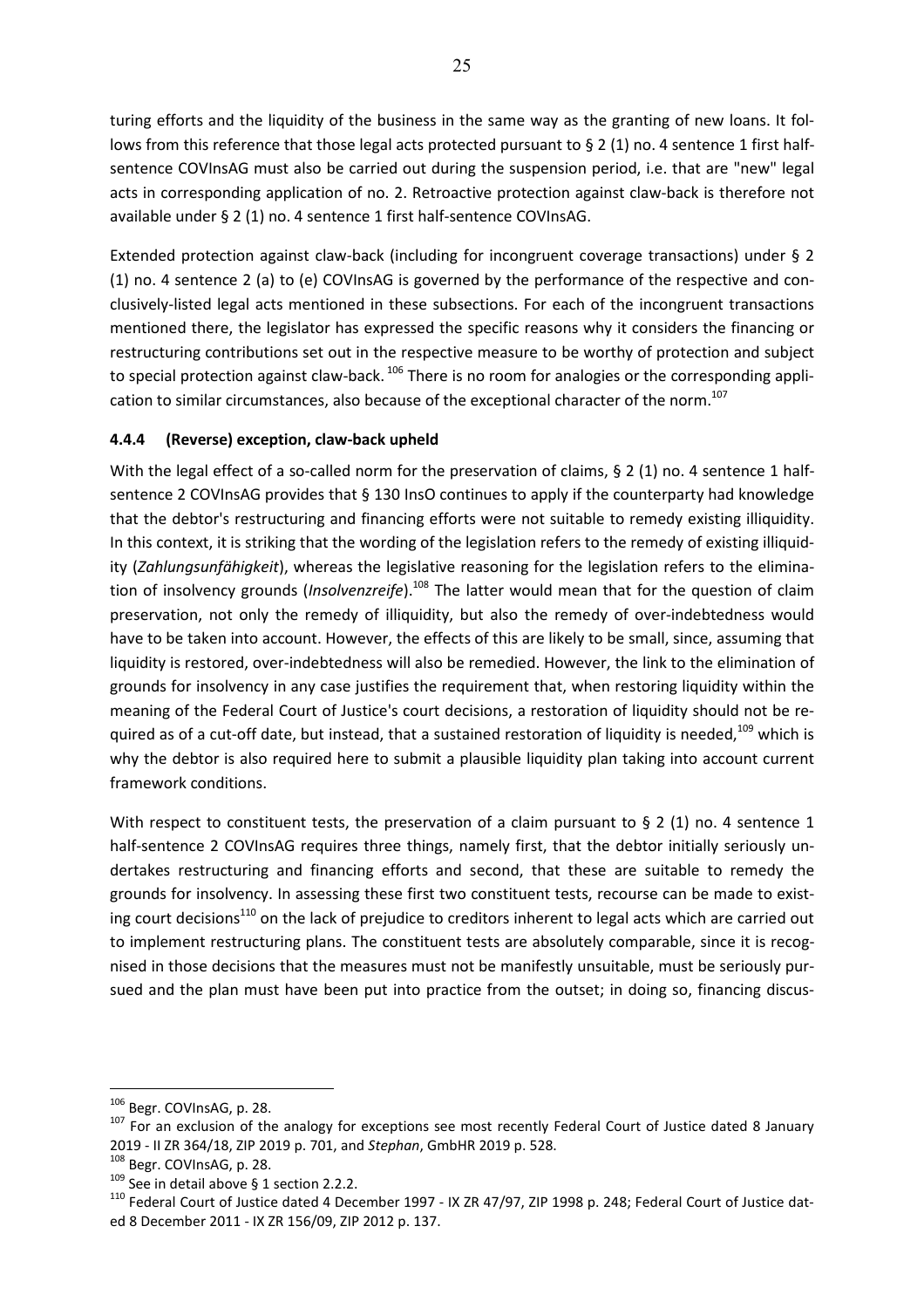sions with individual creditors which enable the debtor to satisfy its other creditors with sufficient probability are enough for this.<sup>111</sup>

The third constituent test for the preservation of a claim is that the counterparty must have positive knowledge of the absence of one of the first two constituent test elements.<sup>112</sup> The burden of proof for this lies with the party asserting claw-back rights. Since the positive knowledge is an internal fact, it can be proven by recourse to circumstantial evidence, as is otherwise customary in claw-back  $law.<sup>113</sup>$ 

### **4.5 Claw-back limitation periods**

Although the scope of application of § 2 (1) no. 2 and no. 4 COVInsAG very largely excludes the essential constituent tests for claw-back in accordance with the intention of the legislator, $^{114}$  the question is still posed as to how to assess any limitation periods for the exercise of claw-back rights in the event of a subsequent insolvency and any determination that the constituent tests for a suspension of the application duty or the respective privilege coverage tests were no longer available at the late of the legal transaction that is contested.

Since the suspension of the duty to file an application under § 1 sentence 1 COVInsAG does not apply if there is no prospect to remedy existing illiquidity, this (reverse) exception, i.e. the re-imposition of a duty to file an application, can also arise after an initial suspension.<sup>115</sup> The conditions for this must therefore be constantly monitored. Where the prospect to remedy the grounds for insolvency is subsequently extinguished, the duty to file an application will immediately be revived without the threeweek maximum period under § 15a InsO commencing again. Instead, in this case, an application for insolvency must be filed immediately; § 15a (1) InsO. The corresponding application of § 249 (1) of the German Civil Code of Procedure (ZPO) does not apply here, since an interruption is not ended. Instead, the constituent test entitling the business to rely on the interruption is no longer met.

If an insolvency application is filed during the period in which COVInsAG applies or following a suspension period used by the debtor, the question arises of whether the periods for contesting the application are assessed from the date when the suspension of the duty to file an application ceased, or from the date when the suspended duty to file an application begins. The latter is the case in corresponding application of § 139 (2) InsO.

The Federal Court of Justice<sup>116</sup> has repeatedly clarified that the calculation of the claw-back limitation period depends on a consideration of the uniform insolvency constituent tests. Where a "uniform insolvency" exists, the first insolvency application is decisive, regardless of whether the proceedings were opened in response to this application or whether the application was dismissed or was withdrawn in the meantime. Since there is no doubt about the existence of a uniform insolvency in the assessments here (since the COVInsAG does not eliminate the grounds for insolvency but only suspends the duty to apply for insolvency), the same principles apply. In the case of a subsequent insolvency (and this is a mandatory requirement for creditor protection), the time when the (suspended)

<sup>&</sup>lt;sup>111</sup> Federal Court of Justice dated 8 December 2011 - IX ZR 156/09, ZIP 2012 p. 137.<br><sup>112</sup> Begr. COVInsAG, p. 28.<br><sup>113</sup> See e.g. Federal Court of Justice dated 22 June 2017 - IX ZR 111/14, ZIP 2017 p. 1379.<br><sup>114</sup> Begr. C dated 18 September 2014 - IX ZA 9/14, ZVI 2015 p. 22.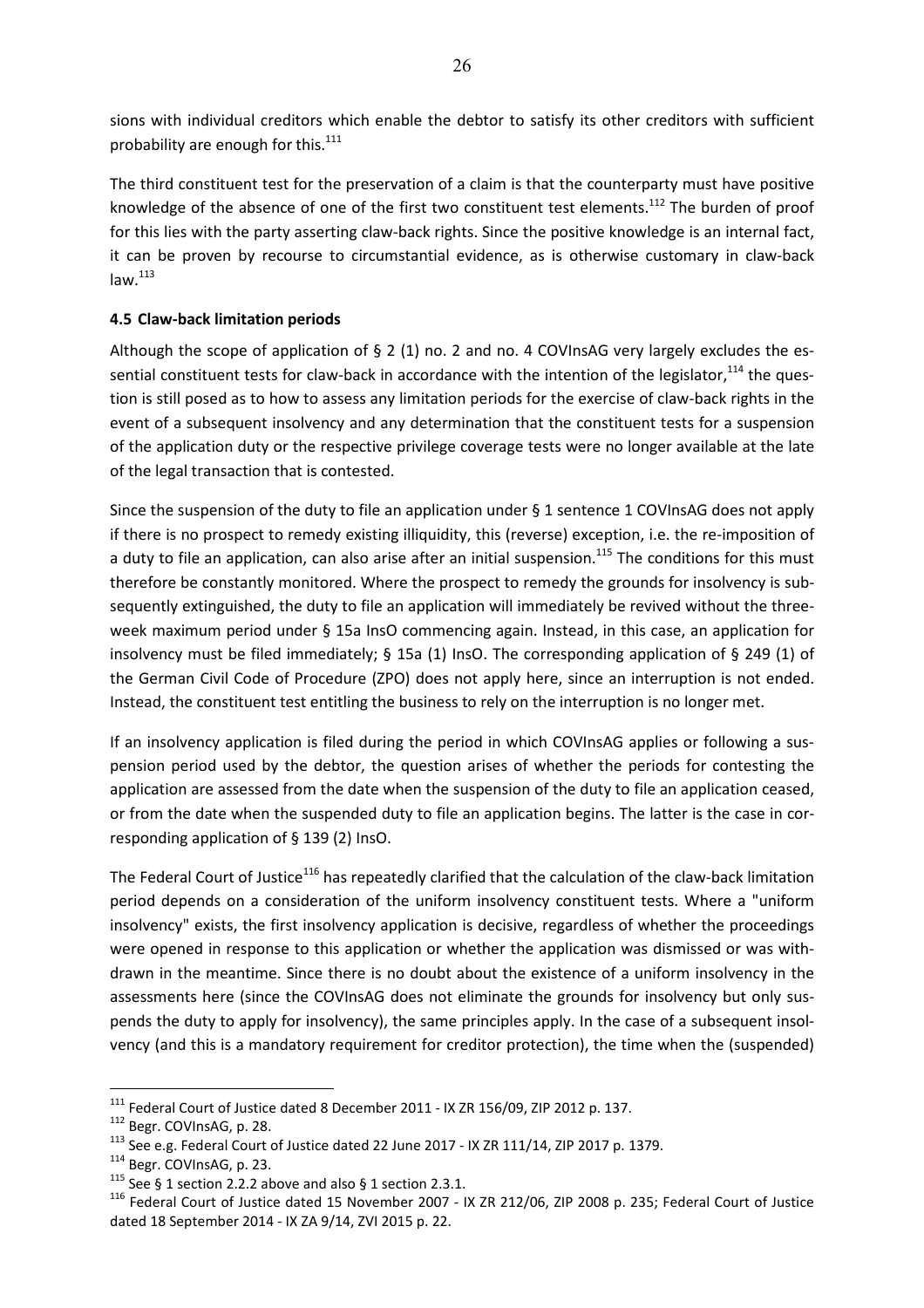duty to apply for insolvency arose is decisive for the calculation of claw-back limitation periods. The situation is different only if the uniform insolvency event is interrupted by the fact that, in the meantime, insolvency grounds were completely overcome, i.e. also the complete continuation forecast in terms of § 19 (2) sentence 1 second half-sentence InsO was restored.

## **5. Unregulated consequence: Protection of creditors in tort and criminal law**

The legislator clearly states that the intent and purpose of the legislation is (not least) also to ensure that promising restructuring efforts are not thwarted by the fact that payments to suppliers and service providers are not made as a result of liability risks associated with these and that further deliveries are subsequently discontinued as a result of this. However, creditor protection, which is comprehensively differentiated in current law,<sup>117</sup> is not completely suspended as a result. Instead, limits with respect to intentional damage undertaken in violation of public policy under § 826 BGB and (credit or inducement) fraud continue to exist, as well as associated liability under § 823 (2) BGB in connection with § 263 and § 265b of the German Criminal Code (StGB).<sup>118</sup>

The liability risk for management arising from the changes on the borderline to inducement fraud accordingly is present in any COVInsAG-supported restructuring just like in a "normal" out-of-court restructuring, but extends even further. Since material grounds for insolvency are established in the reference to the suspension of the duty to apply for insolvency, it is also clear that goods and services ordered from suppliers and service providers cannot be remunerated *prima vista.* The debtor's implied declaration in entering into a contractual obligation that it is willing and also able to fulfil the contract<sup>119</sup> therefore constitutes, from the outset, deception in the sense of § 263 StGB and accordingly amounts to a violation of protective law in the sense of § 823 (2) BGB. It is incumbent upon the debtor or the corporate body to rebut the presumption of implied deception, which lies in the occurrence of material grounds for insolvency.

The question is posed of what the requirements are for this. First, there is no doubt that suppliers, service providers and other contractual partners whose services are (or are to be) used must be informed about the situation that the business is in the phase of suspended application duty and is negotiating on financing or restructuring measures. Such a duty to disclose the economic situation of the business is assumed by the Federal Court of Justice<sup>120</sup> if the performance of the contract is seriously endangered from the outset, for example, due to the over-indebtedness of the business.

Even if the COVInsAG legislator founds the legal presumption in § 1 sentence 3 COVInsAG that liquidity can be restored, the forecasting risk (recognised for the necessity of imposing a presumption) cannot be shifted to the suppliers in an even stronger limitation of creditor protection. Here, the principle outlined at the beginning<sup>121</sup> applies that the referral is only a corresponding one, which has to take into account necessary differentiations. Instead, suppliers must be put in a position to make

<sup>&</sup>lt;sup>117</sup> Detailed *Bitter*, ZInsO 2018 p. 625 *et seq*.<br><sup>118</sup> Bitter, Blog GmbHR, entry dated 17 March 2020 available at https://blog.ottoschmidt.de/gesellschaftsrecht/2020/03/17/corona-krise-aussetzung-der-insolvenzantragspflicht-geplant/

last accessed on 24 March 2020.<br><sup>119</sup> Federal Court of Justice dated 25 January 1984 - VIII ZR 227/82, ZIP 1984 p. 439.<br><sup>120</sup> Federal Court of Justice dated 1 July 1991 - II ZR 180/90, ZIP 1991 p. 1140; Federal Court of Ju October 1982 - VIII ZR 187/81, ZIP 1982 p. 1435; finally, in criminal law terms, again Federal Court of Justice dated 4 August 2016 - 4 StR 523/15, ZIP 2017 p. 370.

 $121$  See above § 2 section A.III.2.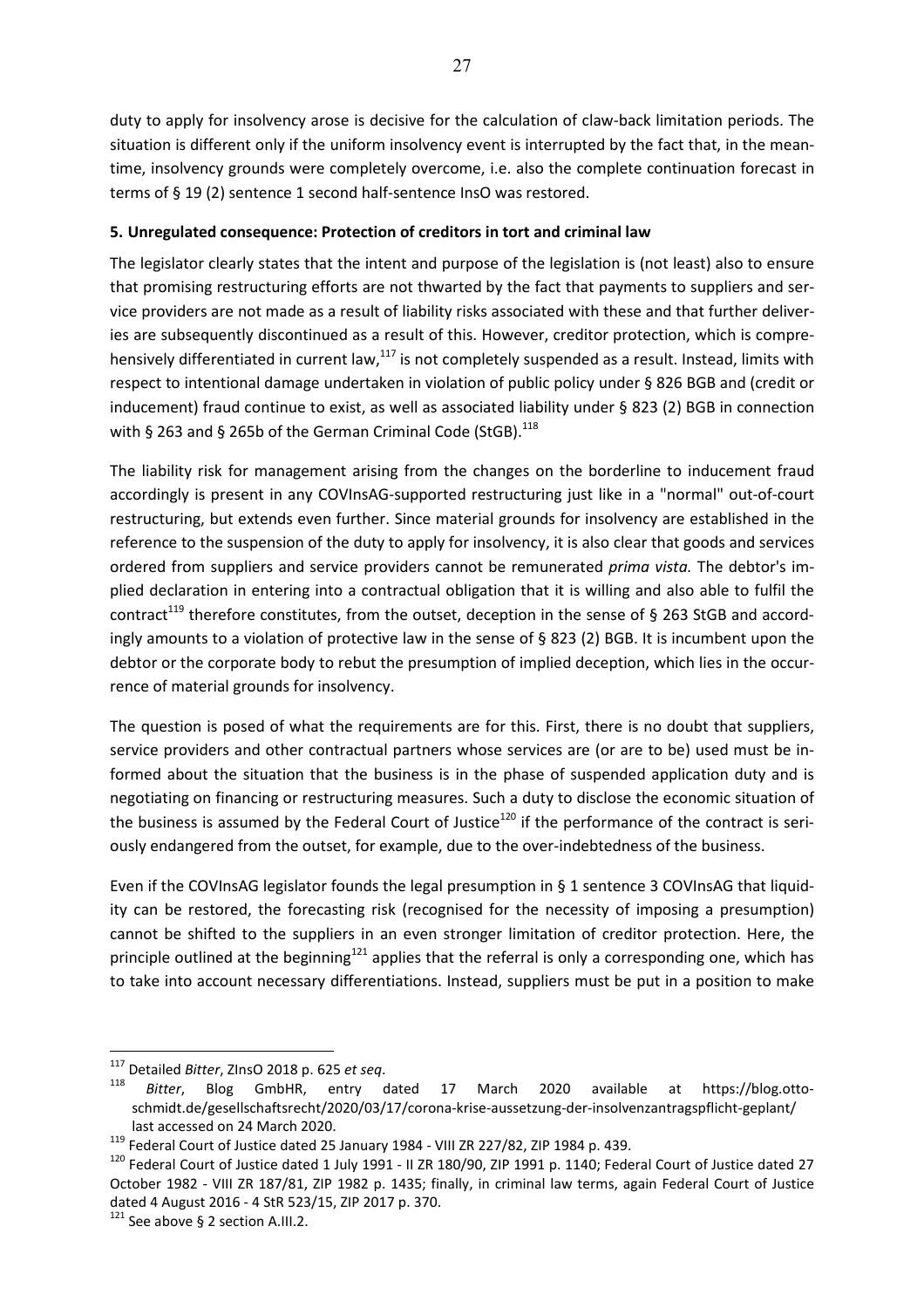an informed, and thus conscious, decision on the further supply of the debtor business.<sup>122</sup> Although this may also mean that some, perhaps the majority of the suppliers, switch to advance payment, this must be taken into account in the amount of the financial assistance applied for and in the liquidity planning prepared. It is only where the regularly increased liquidity requirements can be covered under the more difficult conditions of continuing the business in a crisis that the restructuring negotiations have the prospect of success necessary for the suspension of the application duty. This is not unique to a COVInsAG-supported restructuring; it applies to every business restructuring, both outside and within insolvency proceedings.

In addition, the debtor must always attentively monitor the progress of the financing and restructuring efforts - in accordance with general principles<sup>123</sup> - and, depending on the situation, closely in time. If the debtor discovers that, from a certain point in time onwards, there is no longer any substantiated prospect of financing or restructuring, the debtor is no longer entitled to accept and consume advance performance from its suppliers and service providers if it cannot ensure that they will still be paid.<sup>124</sup>

In the pending phase of restructuring under the protection of the COVInsAG, there is therefore properly - no relief with regard to the protection of creditors under tort and criminal law.

## **IV. § 3 Grounds for opening insolvency proceedings in the case of creditor insolvency ap-**

### **plications**

 $\overline{a}$ 

According to the unambiguous wording of the legislation, the provision in § 1 does not affect the right to file an application for the commencement of insolvency proceedings. However, § 3 COV-InsAG provides for a three-month suspension of creditor application rights.

## **1. Debtor application right unaffected**

The sudden economic effects of the pandemic, combined with the lack of forecasting possibilities, may be a sufficient reason to suspend the application *duty*. If, however, businesses exhaust liquidity, i.e. become illiquid, even before an application for state aid has been processed or an emergency package has been valued, it may be sensible and helpful to fall back on the economic performancerelated measures provided for under insolvency law and, despite the suspended duty, to rely on (long-term) restructuring using the toolbox provided by insolvency law. The suspension of the duty to file an application does not, therefore, correctly imply a suspension of the debtor's right to file an application for insolvency on the basis of illiquidity.

<sup>&</sup>lt;sup>122</sup> On the legal-economic correctness of the statute of disclosure obligations with regard to economically unproductive information, as it is also discussed here, see in detail *Hölzle*, Verstrickung durch Desinformation

<sup>(</sup>habil. 2012), p. 91 *et seq.*, p. 254 *et seq*.<br><sup>123</sup> Federal Court of Justice dated 19 June 2012 - II ZR 243/11, ZIP 2012 p. 1557; Federal Court of Justice dated 20 February 1995 - II ZR 9/94, ZIP 1995 p. 560.

<sup>&</sup>lt;sup>124</sup> Although in such cases fraud is only found if, in exceptional cases, a guarantor's obligation to disclose can be assumed to be based on a special relationship of trust, which can, for example, arise from a permanent supply relationship, see: *Bitter*, ZInsO 2018, p. 625 at 641 *et seq.*, however, when goods are consumed or services are received in the knowledge of the grounds for insolvency, intentional damage within the meaning of § 826 BGB (contrary to public policy) must be assumed.